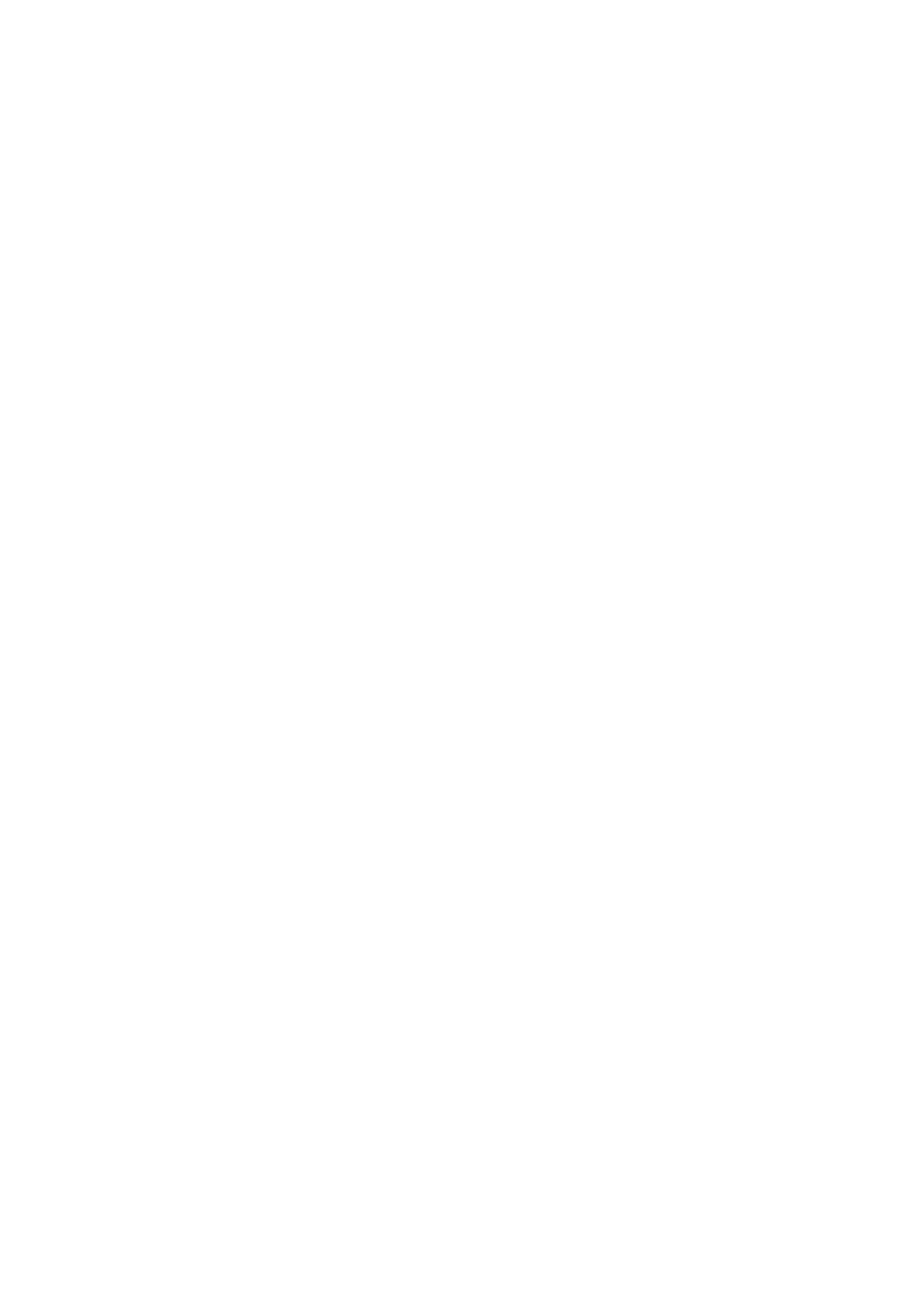

## **About Sapere Research Group Limited**

Sapere Research Group is one of the largest expert consulting firms in Australasia and a leader in provision of independent economic, forensic accounting and public policy services. Sapere provides independent expert testimony, strategic advisory services, data analytics and other advice to Australasia's private sector corporate clients, major law firms, government agencies, and regulatory bodies.

| Wellington<br>Level 9, 1 Willeston St<br>PO Box 587<br>Wellington 6140<br>Ph: $+6449157590$<br>Fax: $+6449157596$            | Auckland<br>Level 8, 203 Queen St<br>PO Box 2475<br>Auckland 1140<br>Ph: $+6499095810$<br>Fax: $+6499095828$                                             |                                                                                                                                        |
|------------------------------------------------------------------------------------------------------------------------------|----------------------------------------------------------------------------------------------------------------------------------------------------------|----------------------------------------------------------------------------------------------------------------------------------------|
| <b>Sydney</b><br>Level 14, 68 Pitt St<br>$GPO$ Box 220<br><b>NSW 2001</b><br>Ph: $+61$ 2 9234 0200<br>Fax: $+61$ 2 9234 0201 | Canberra<br>Unit 3, 97 Northbourne Ave<br>Turner ACT 2612<br>$GPO$ Box 252<br>Canberra City, ACT 2601<br>Ph: $+61$ 2 6267 2700<br>Fax: $+61$ 2 6267 2710 | Melbourne<br>Level 2, 65 Southbank<br>Boulevard<br>GPO Box 3179<br>Melbourne, VIC 3001<br>Ph: $+61396264333$<br>Fax: $+61$ 3 9626 4231 |

For information on this report please contact:

| Name:      | David Moore          |
|------------|----------------------|
| Telephone: | $+64$ 4 915 5355     |
| Mobile:    | $+6421518002$        |
| Email:     | dmoore@srgexpert.com |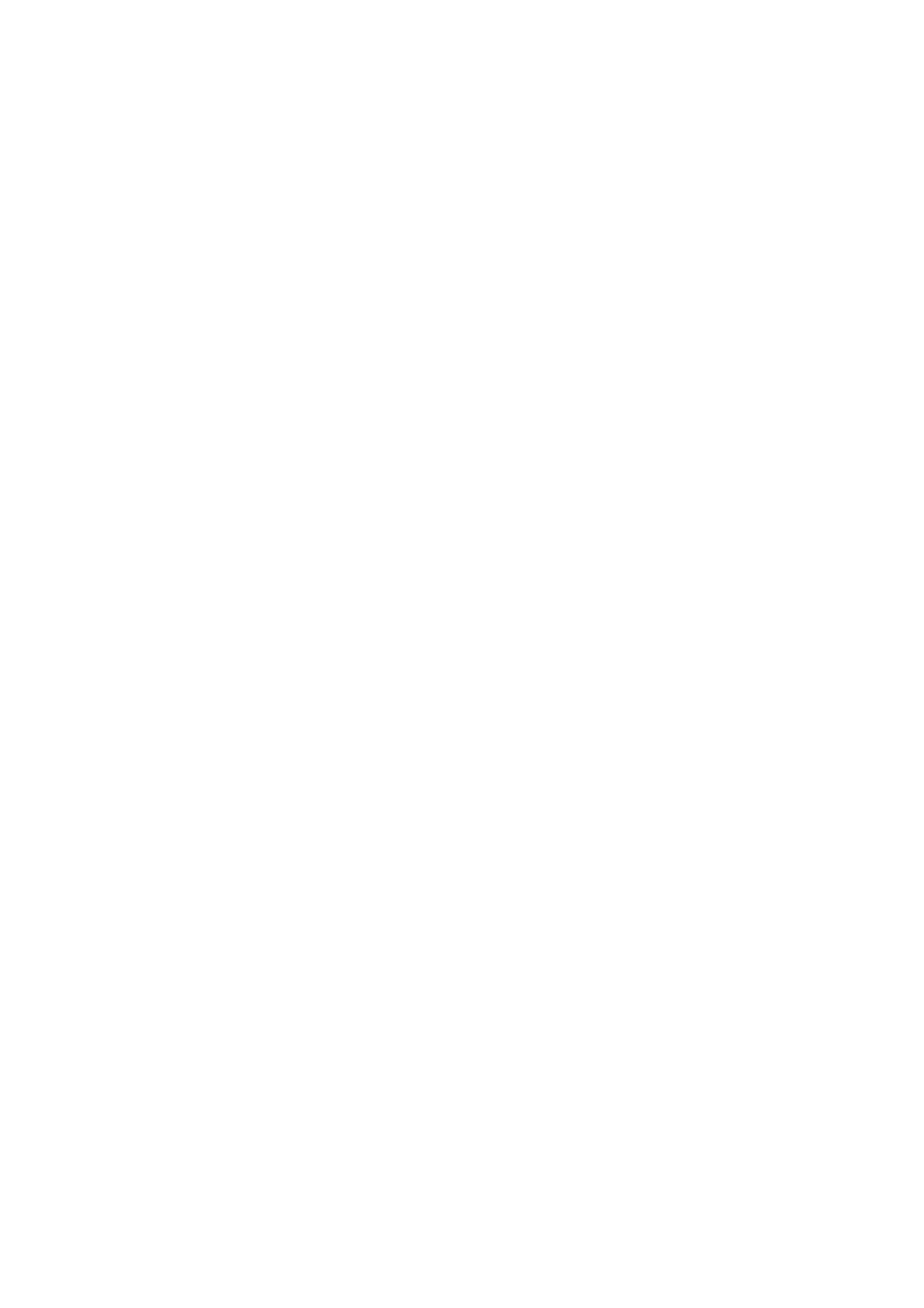

## **Contents**

| 1.1 |        |                                                                    |  |
|-----|--------|--------------------------------------------------------------------|--|
| 1.2 |        |                                                                    |  |
|     | 1.2.1  |                                                                    |  |
|     | 1.2.2. |                                                                    |  |
|     | 1.2.3  |                                                                    |  |
| 1.3 |        | Headline results of the national level cost benefit analysis of    |  |
|     |        |                                                                    |  |
|     | 1.3.1  | There is strong evidence for the health benefits of water          |  |
|     |        |                                                                    |  |
|     | 1.3.2  |                                                                    |  |
|     | 1.3.3  |                                                                    |  |
|     | 1.3.4  | Fluoridation provides material quality of life benefits 8          |  |
|     | 1.3.5  | Fluoridation is likely to have a positive effect on disparities in |  |
|     |        |                                                                    |  |
|     |        | DHB level analysis of the benefits and costs of fluoridation 10    |  |
| 2.1 |        |                                                                    |  |
| 2.2 |        |                                                                    |  |
| 2.3 |        |                                                                    |  |
|     | 2.3.1  |                                                                    |  |
|     |        |                                                                    |  |
|     | 2.3.2  |                                                                    |  |
|     |        | Potential benefits will be greater for DHBs with low levels of     |  |
|     | 2.3.3  |                                                                    |  |
|     | 2.3.4  | Costs of fluoridation per person varies significantly by DHB 14    |  |
| 2.4 |        | Net savings per person are largely similar for DHBs 15             |  |
|     | 2.4.1  |                                                                    |  |
|     | 2.4.2  |                                                                    |  |
|     | 2.4.3  |                                                                    |  |

### **Appendices**

|--|

#### **Tables**

| Table 1 Net costs by provider: 20-year time horizon                                                                                               |    |
|---------------------------------------------------------------------------------------------------------------------------------------------------|----|
| Table 2 Benefits and costs of fluoridation by DHB: 20 year time horizon, providing<br>water fluoridation to plants supplying populations over 500 | 13 |
| Table 3 Aggregating Councils to DHB for analysis                                                                                                  | 21 |

### **Figures**

| Figure 1 Water fluoridation status at DHB level, as of January 2014 |  |
|---------------------------------------------------------------------|--|
|                                                                     |  |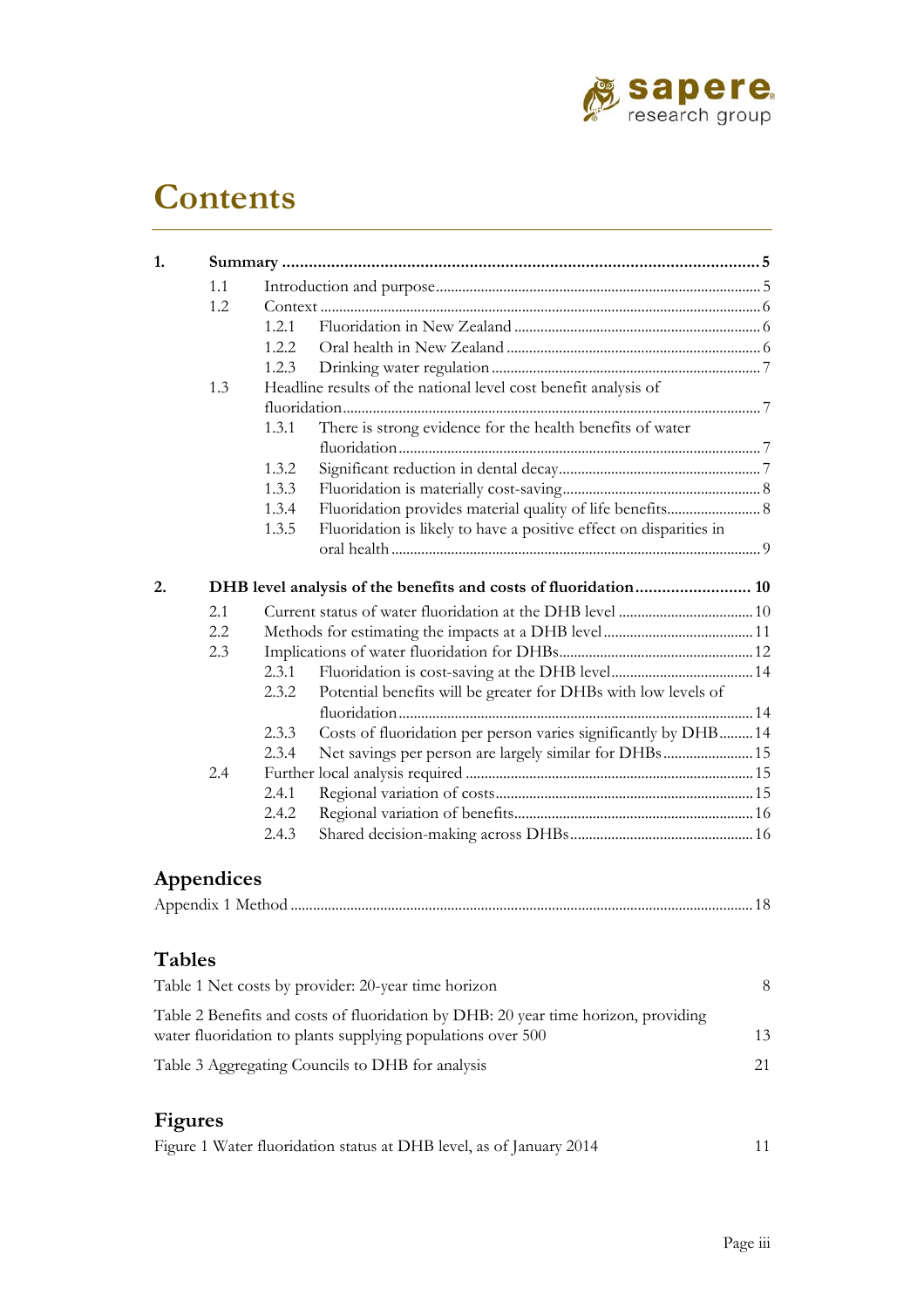

| Figure 2 Average costs of fluoridation per person by DHB – discounted over 20 years | 15  |
|-------------------------------------------------------------------------------------|-----|
| Figure 3 Map of District Health Board boundaries                                    | 19. |
| Figure 4 Map of combined District Council and District Health Board boundaries      | 19. |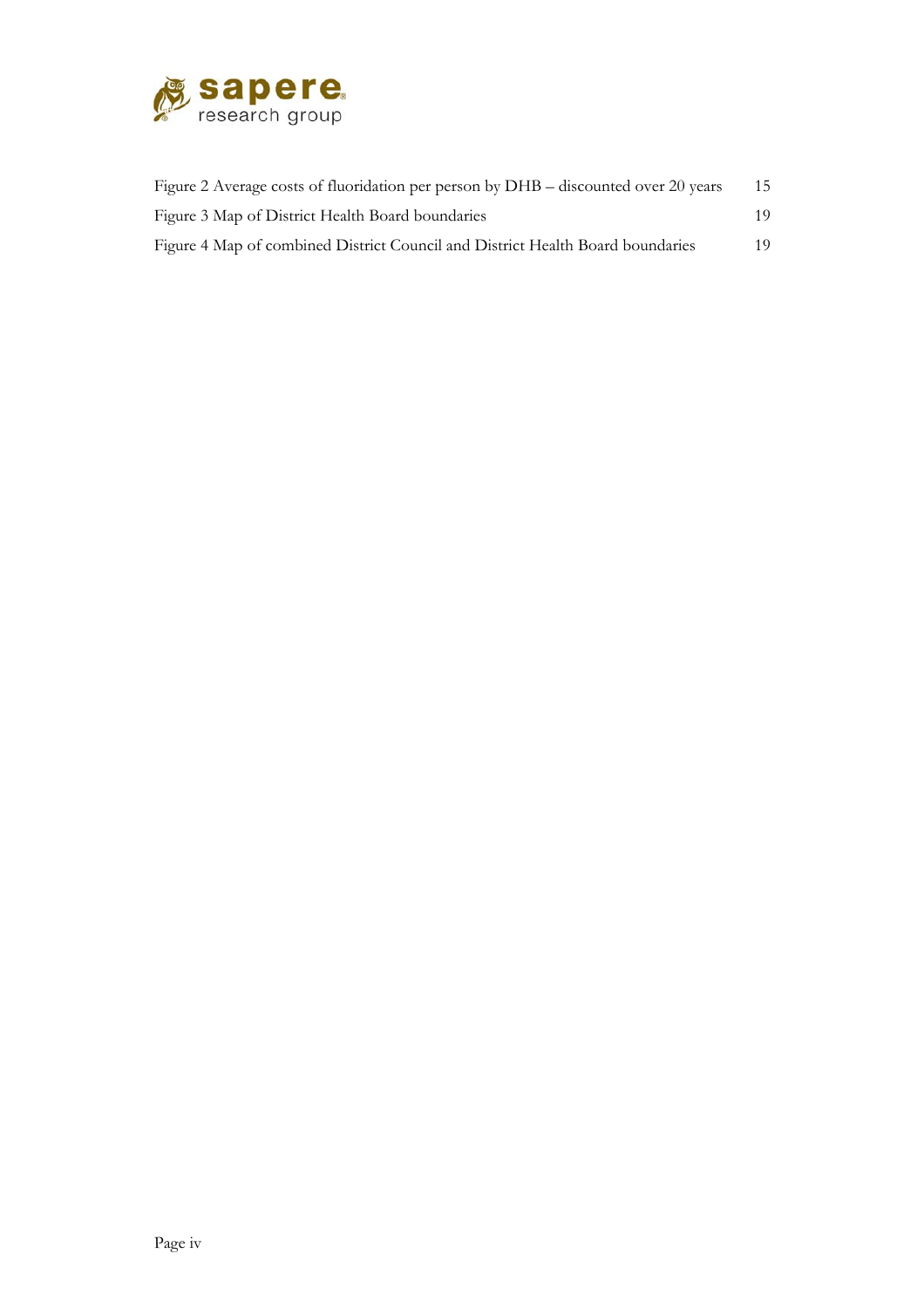

## **1. Summary**

## **1.1 Introduction and purpose**

The Ministry of Health commissioned us to provide an evaluation of the benefits and costs of water fluoridation in New Zealand in 2015. Since that analysis was concluded the Minister of Health has proposed transferring decision making powers for fluoridating public water supplies away from District Councils to District Health Boards (DHBs).

District Health Boards under the New Zealand Public Health and Disability Act 2000 are required to "improve, promote, and protect the health of people and communities"<sup>1</sup> and as such they are responsible for their population's oral health. The evidence has shown that children with access to fluoridated water experience 40 per cent reduction in dental decay2, while adults experience 20-30 per cent reduction in dental decay<sup>3</sup>. There has been little increase in the population coverage of water fluoridation in the last 15 years.

The decision to keep or start water fluoridation is equally important; there are significant health gains from both continuing and starting water fluoridation. Dental decay accounts for approximately one per cent of all health loss in New Zealand due to early death, illness or disability4. The 'burden' of the disease from dental decay is a similar magnitude to other diseases that attract significant public interest.

District Health Boards are also already responsible for ensuring the public has access to safe drinking water. Transferring responsibility for the fluoridation of water to them aligns with this responsibility, allows them to consider the health related evidence for their districts, and aligns responsibility for the positive or negative effects of fluoride into their overall responsibility for their population. The cost of maintaining public water supplies including fluoridation remains with Councils, however the decision and any associated costs with making the decision will sit with the DHBs.

The purpose of this document is to provide a DHB-level analysis of the results of our report – 'Review of the benefits and costs of water fluoridation in New Zealand' (2015). That report was a national level analysis. This report applies our results to aggregated Council data to provide indicative DHB-level results. We recommend the analysis be further refined at the DHB level before being used in decision making.

<sup>1</sup> http://www.legislation.govt.nz/act/public/2000/0091/latest/DLM80807.html

<sup>2</sup> P.13 (Moore & Poynton, 2015).

<sup>3</sup> P.19 (Moore & Poynton, 2015).

<sup>4</sup> Ministry of Health. 2013. Health loss in New Zealand: a report from the New Zealand burden of diseases, injuries and risk factors study, 2006–2016. Wellington: Ministry of Health.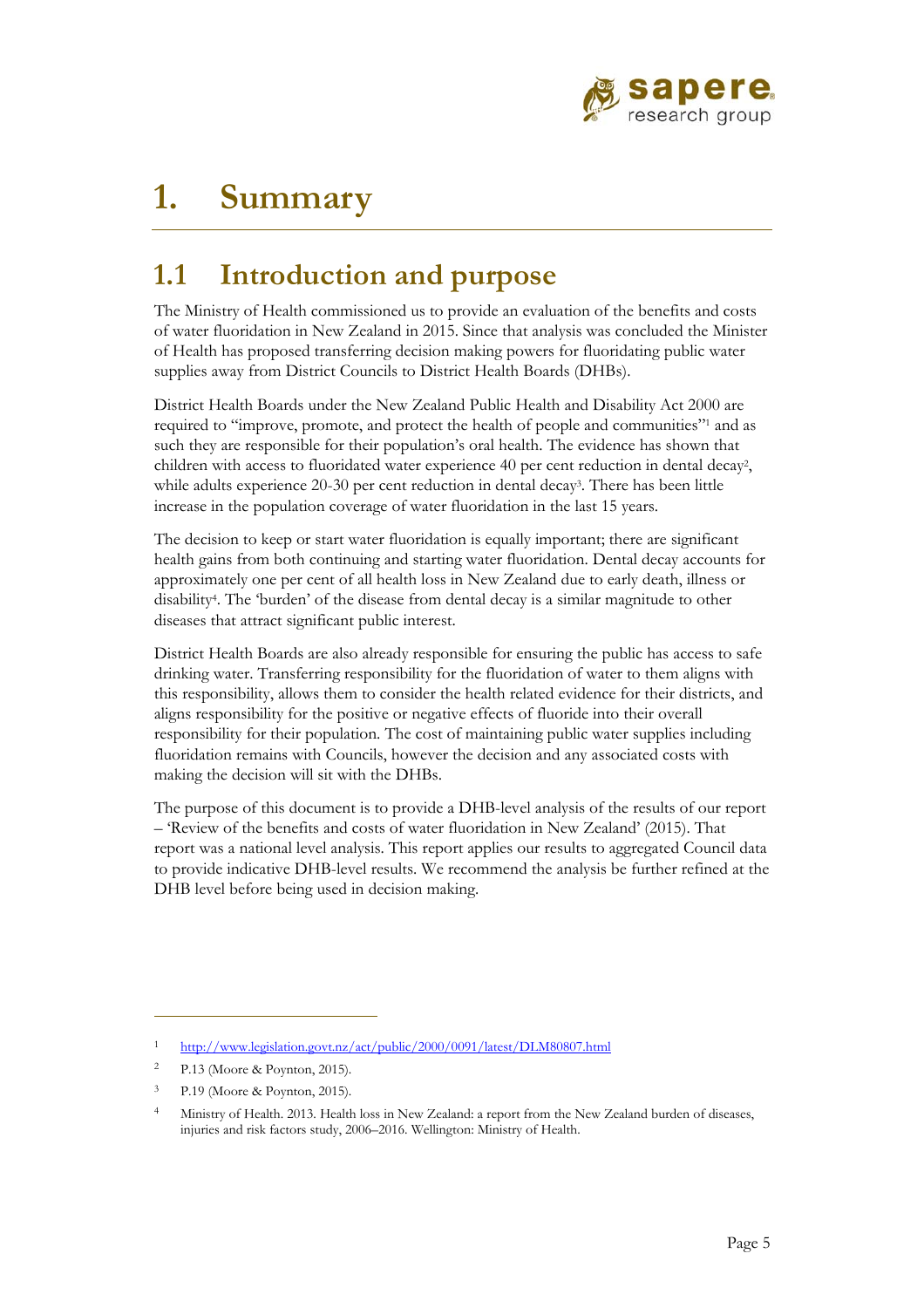

## **1.2 Context**

### **1.2.1 Fluoridation in New Zealand**

Water fluoridation involves the controlled addition of fluoride to a public drinking supply in order to improve oral health.5 Fluoride occurs naturally in water, but New Zealand's naturally occurring levels of fluoride are less than 0.2 parts per million, which is low compared to other countries. The optimum level of fluoridation is between 0.7 and 1.0 parts per million according to Ministry of Health recommendations.

Fluoridation began in New Zealand in 1954 and expanded rapidly in the 1960s. Currently, public supply of drinking water covers 3.8 million New Zealanders, or approximately 85 per cent of the current population. Approximately 56 per cent of people on public drinking water supply receive fluoridated water; i.e. an estimated 2.1 million New Zealand's are supplied with fluoridated water<sup>6</sup>. This contrasts with Australia where currently over 90 per cent of the population receives fluoridated drinking water.

The cities of Auckland, Wellington and Dunedin comprise the greatest population coverage of water fluoridation. Currently, 397 of 66 councils do not adjust the fluoride level in their water supplies. As a means of promoting the practice, the Ministry of Health had a subsidy to assist Councils with the capital costs associated with setting up fluoridation infrastructure.

### **1.2.2 Oral health in New Zealand**

Oral disease is more important than generally realised. Millions of school and work hours are lost to it globally.<sup>8</sup> The World Health Organization states that it is the fourth most expensive disease category.<sup>9</sup>

The New Zealand Oral Health Survey 2009 (NZOHS) found a considerable improvement over the past 20-30 years.10 However, it also found that New Zealand continues to have a comparatively high rate of tooth decay.

Additionally, oral disease is a significant issue of health equity. The 2009 NZOHS found that although oral health in adults has continued to improve over the last three decades, Maori,

<sup>&</sup>lt;sup>5</sup> Fluoride promotes oral health by decreasing de-mineralisation; increasing re-mineralisation in early cavities and inhibiting the process that metabolises sugar to produce acid (the cause of dental decay).

<sup>&</sup>lt;sup>6</sup> The number of people supplied fluoridated water is based on data supplied by the Institute of Environmental Science and Research in January 2014.

<sup>&</sup>lt;sup>7</sup> We include three district councils fluoridating less than 10 per cent of their supply.

<sup>8</sup> Kandelman D, Petersen PE, Ueda H. Oral health, general health, and quality of life in older people. Special Care in Dentistry. 2008;28(6):224–36; and Hyde S, Satariano WA, Weintraub JA. Welfare dental intervention improves employment and quality of life. J Dent Res. 2006;85(1):79–84.

<sup>&</sup>lt;sup>9</sup> Petersen PE. World Health Organisation global policy for improvement of oral health – World Health Assembly 2007. International Dental Journal. 2008;58:115–21.

<sup>10</sup> Ministry of Health. Our Oral Health – Key Findings of the 2009 New Zealand Oral Health Survey. Wellington (New Zealand): Ministry of Health; 2010.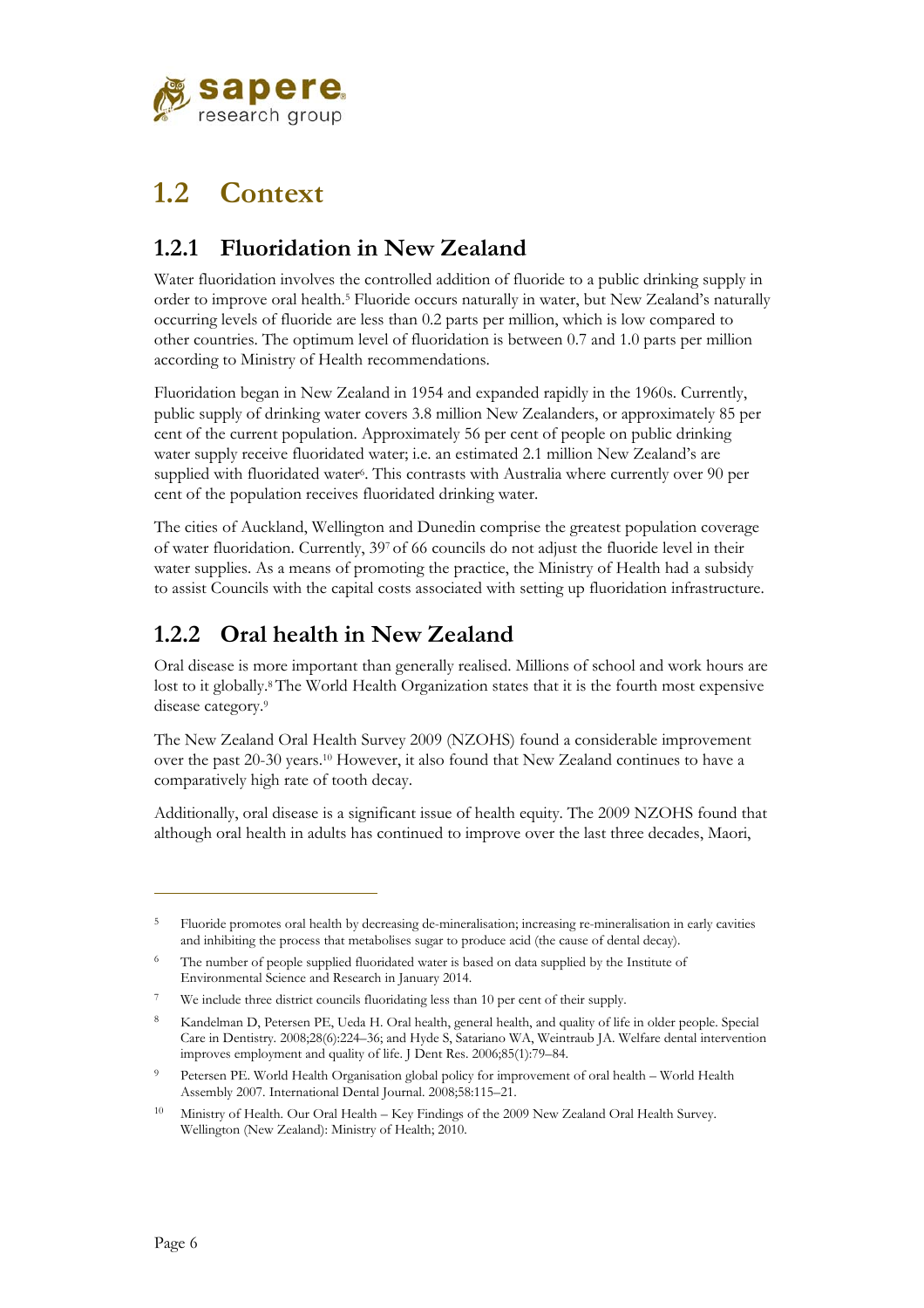

Pacific peoples and people living in high deprivation areas experience worse oral health outcomes.

### **1.2.3 Drinking water regulation**

DHBs through their public health units are already responsible for ensuring that the public have access to safe drinking water. This is through surveillance monitoring of public water supplies, and assessing compliance with the Health (Drinking Water) Amendment Act 2007 and the New Zealand Drinking Water Standards.

## **1.3 Headline results of the national level cost benefit analysis of fluoridation**

### **1.3.1 There is strong evidence for the health benefits of water fluoridation**

A large body of epidemiological evidence accumulated over 60 years, including thorough systematic reviews, confirms water fluoridation prevents and reduces dental decay across the lifespan. The evidence for this benefit is found in numerous New Zealand and international studies and reports. However, the precise amount that dental decay is reduced by is difficult to estimate.

Our estimates for the health benefits of water fluoridation are as follows:

- In children and adolescents, a 40 per cent lower lifetime incidence of dental decay (on average) for those living in areas with water fluoridation. This estimate is based on the New Zealand Oral Health Survey (NZOHS).
- For adults, a 21 per cent reduction in dental decay for those aged 18 to 44 years and a 30 per cent reduction for those aged 45+ (as measured by tooth surfaces affected). This estimate is based on the Australian National Survey of Adult Oral Health (NSAOH).11
- 48 per cent reduction in hospital admissions for treatment of tooth decay, for children up the age of four years. This estimate is based on the findings of the Public Health England Monitoring Report 2014.

### **1.3.2 Significant reduction in dental decay**

 $\overline{a}$ 

In our analysis, the benefits of fluoridation are represented by an estimate of the dental treatment costs averted as a result of reduced decay. Dental care benefits are made up of a combination of reduced fillings (initial and replacements), fewer tooth extractions, and a reduction in childhood hospitalisations for treatment of dental decay. We estimate water fluoridation results in 8 million fewer teeth affected by decay, which is an average of 2 per person over 20 years. This represents a 22 per cent reduction in the number of teeth affected

We selected this study rather than the 2009 NZOHS findings for adults because, unlike the 2009 NZOHS, the Australian study took into account lifetime exposure to water fluoridation.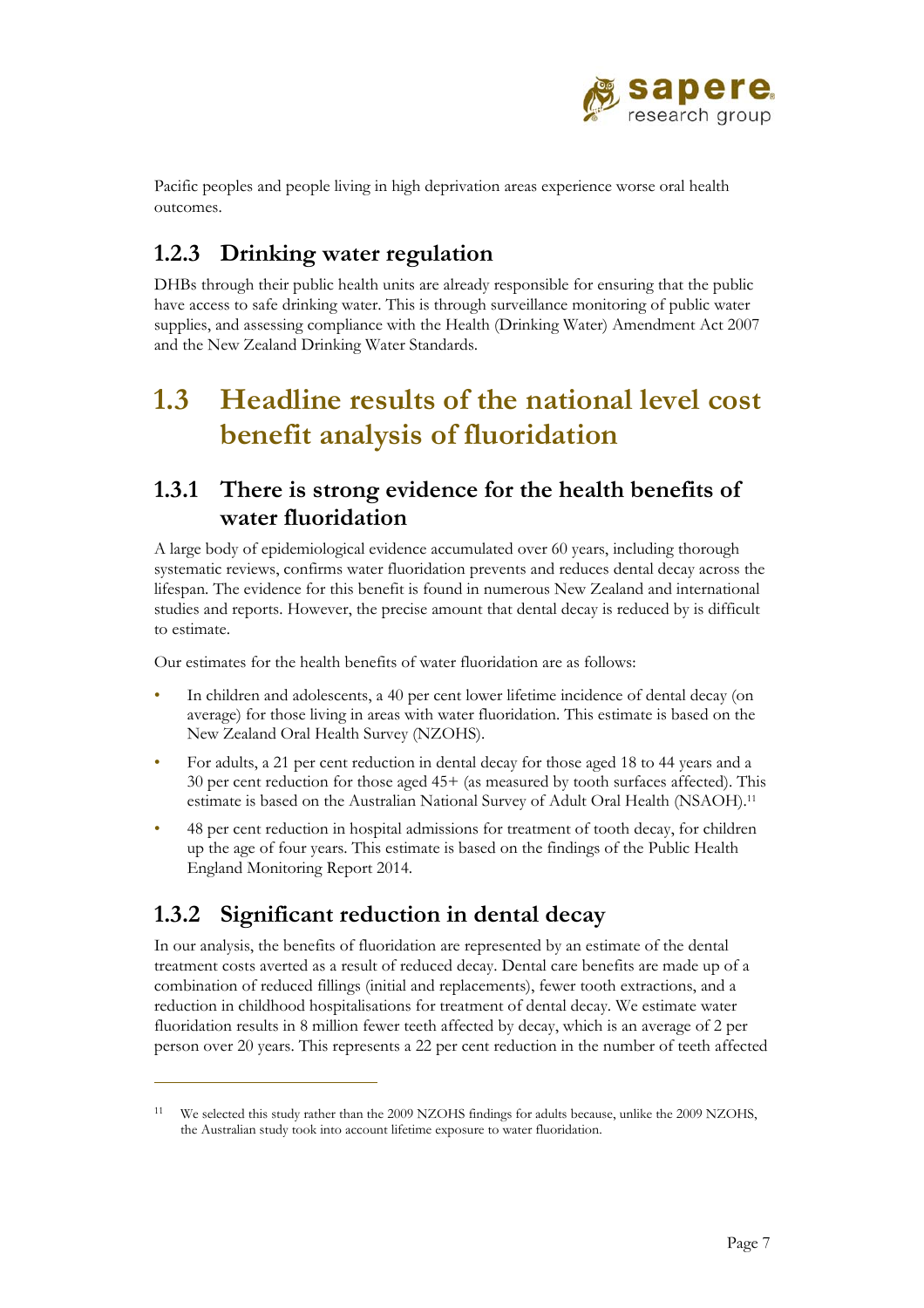

by decay, combined across the total population. We also assumed a 30 per cent reduction in decayed tooth surfaces. Our estimates of dental care costs are conservative meaning that the benefits are likely larger than estimated.

### **1.3.3 Fluoridation is materially cost-saving**

We estimate that fluoridation results in a net saving of over \$1.4 billion over 20 years (discounted at a rate of 3.5 per cent p.a.). This estimate is made up of a cost of fluoridation of \$177 million and cost offsets of \$1,578 million from reduced dental decay. This net saving is based on providing water fluoridation to plants supplying populations over 500. At an individual level, the net saving of water fluoridation is \$334 per person, made up of \$42 for the cost of fluoridation and \$376 savings in reduced dental care.

Our results demonstrate that fluoridation is a health intervention which provides improved health outcomes for a net saving. This is a rare result among health interventions which generally require a net increase in spending in order to achieve improved health outcomes. This positive result is robust to significant changes in assumptions.

The investment in fluoridation made by district councils (\$177m) results in savings at a rate of \$9 dollars per dollar invested. The majority of the savings (\$1,428m) are from reduced dental costs for adults; these savings represent the avoided costs of fillings and extractions. There are also savings to the health budget (\$149m) from reduced dental care costs for children; these savings represent avoided dental procedures and some reduction in hospital admissions. Table 1 below shows where the costs and savings fall.

| <b>Stakeholder</b> | $Cost^*$ | Saving*   | Net cost   |
|--------------------|----------|-----------|------------|
| Health budget      |          | $-149m$   | $-$ \$149m |
| District council   | \$177m   |           | \$177m     |
| Private            |          | $-1,428m$ | $-1,428m$  |
| Total              | \$177m   | $-1,578m$ | $-1,401m$  |

**Table 1 Net costs by provider: 20-year time horizon** 

\*Over 20 years, discounted at a rate of 3.5 per cent p.a.

### **1.3.4 Fluoridation provides material quality of life benefits**

We estimate provision of fluoridated water to all of New Zealand reticulated water supplies over 20 years would result in between 8,800 and 13,700 quality adjusted life years (QALYs) gained. At an individual level, the average health benefit per person due to a reduction in dental decay is expected to be between 0.002 and 0.003 QALYs (discounted, i.e. approximately equivalent to an additional 1 to 1.5 days of life at full quality of life). In comparison to almost all other health spending, these quality benefits are from a cost-saving intervention rather than being paid for.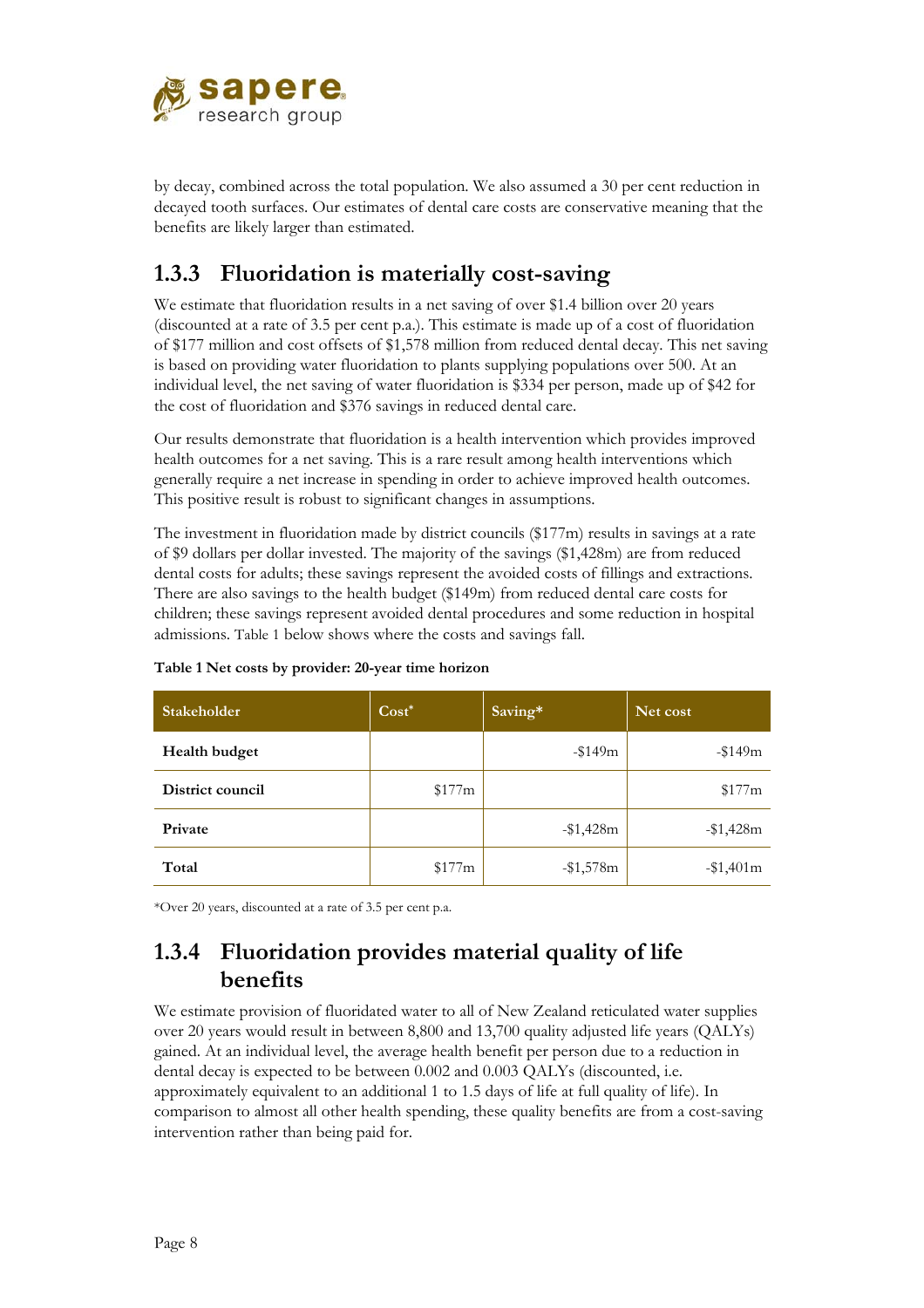

### **1.3.5 Fluoridation is likely to have a positive effect on disparities in oral health**

Equally important in health interventions to overall efficiency of the intervention are the distributional effects. There is strong evidence water fluoridation reduces dental decay regardless of ethnicity, socioeconomic status and age. We expect the relative impact of water fluoridation is the same across ethnic groups and deprivation. Because of the greater prevalence of dental decay among Maori and those who are most deprived, we expect these groups to have a greater absolute benefit from water fluoridation.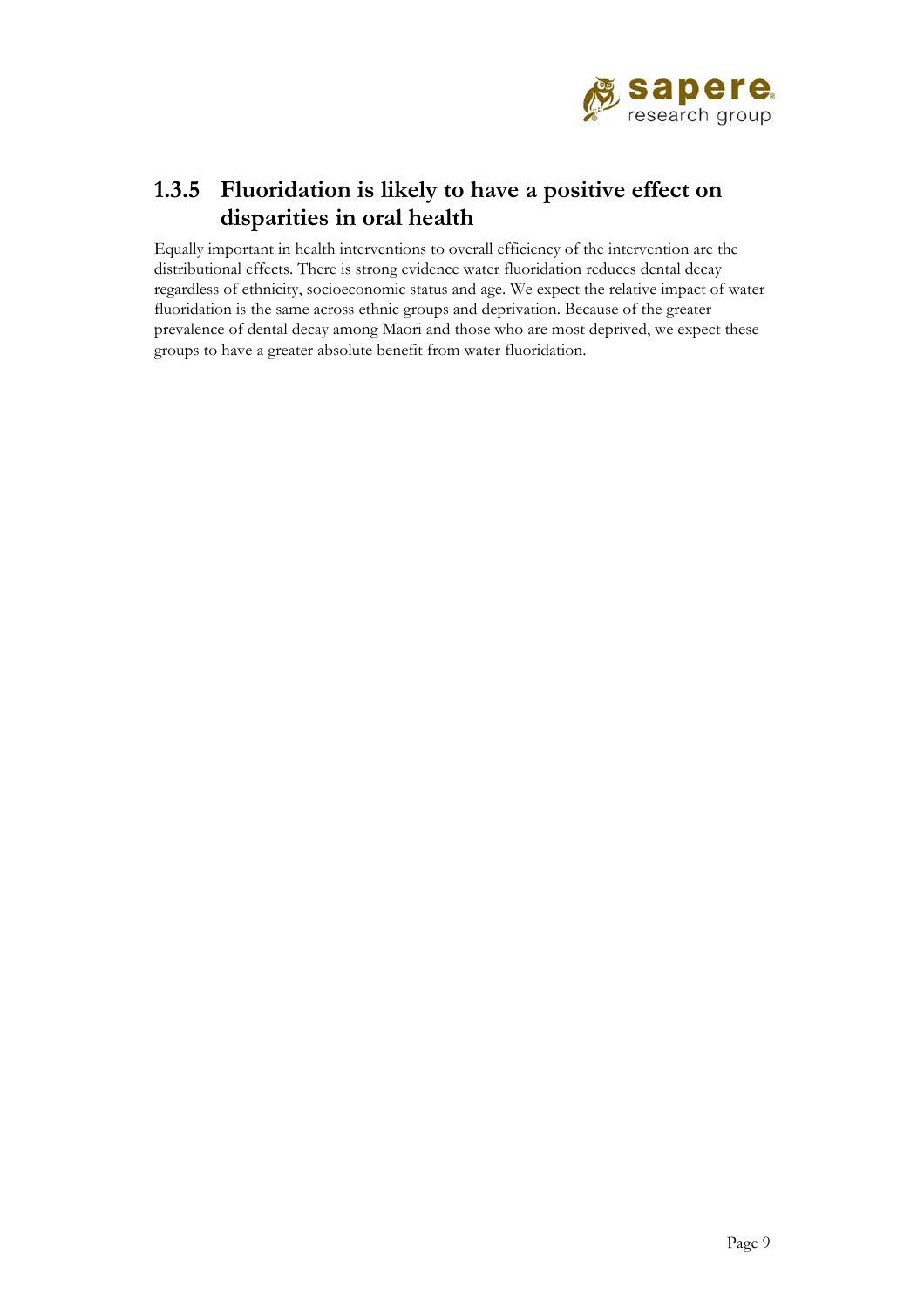

# **2. DHB level analysis of the benefits and costs of fluoridation**

In response to the transfer of decision making powers away from District Councils to DHBs, we have extended our original analysis to provide indicative benefit and costs estimates of water fluoridation at a DHB level.

The DHB level results are derived from aggregated Council data. The method used to aggregate Councils to DHB level is outlined in Appendix 1. We did not look at the overall costs and benefits of treating water, but rather the incremental costs and benefits of adding fluoride to existing water treatment plants. We recommend the analysis is further refined at the DHB level before being used in any decision making.

We limited our analysis to water treatment plants serving populations of 500 or more as our analysis demonstrates that this is the plant size at which water fluoridation becomes costeffective.12

### **2.1 Current status of water fluoridation at the DHB level**

14 out of 20 DHBs currently add fluoride to their water supplies at varying levels. Public water supply covers approximately 3.8 million New Zealanders, of which 56 per cent receive fluoridated water.

Figure 1 maps the current water fluoridation status for each DHB. The map is colour coded by the proportion of the population with fluoride added to their reticulated water supply. DHBs shaded green are those with less than 10 per cent of their population supplied fluoridated water; yellow depicts DHBs with more than 70 per cent of their population supplied fluoridated water, and DHBs with between 10 per cent and 70 per cent water fluoridation coverage are shaded orange.

Note: several DHBs share a similar water supply system, restricting their ability to make autonomous decisions regarding water fluoridation. For the purpose of this analysis, we combined the data for the following DHBs:

- Greater Auckland:
	- (i) Auckland DHB.
	- (ii) Waitemata DHB.
	- (iii) Counties Manukau DHB.

<sup>12</sup> Only a very small proportion of New Zealand's population are supplied water through plants that serve populations less than 500, and as such, the loss of potential gains from adding fluoride to those supplies is limited due to the small number of people they serve. However, there would be a significant additional cost of adding fluoride to these water treatment plants due to the small volume of water supplied.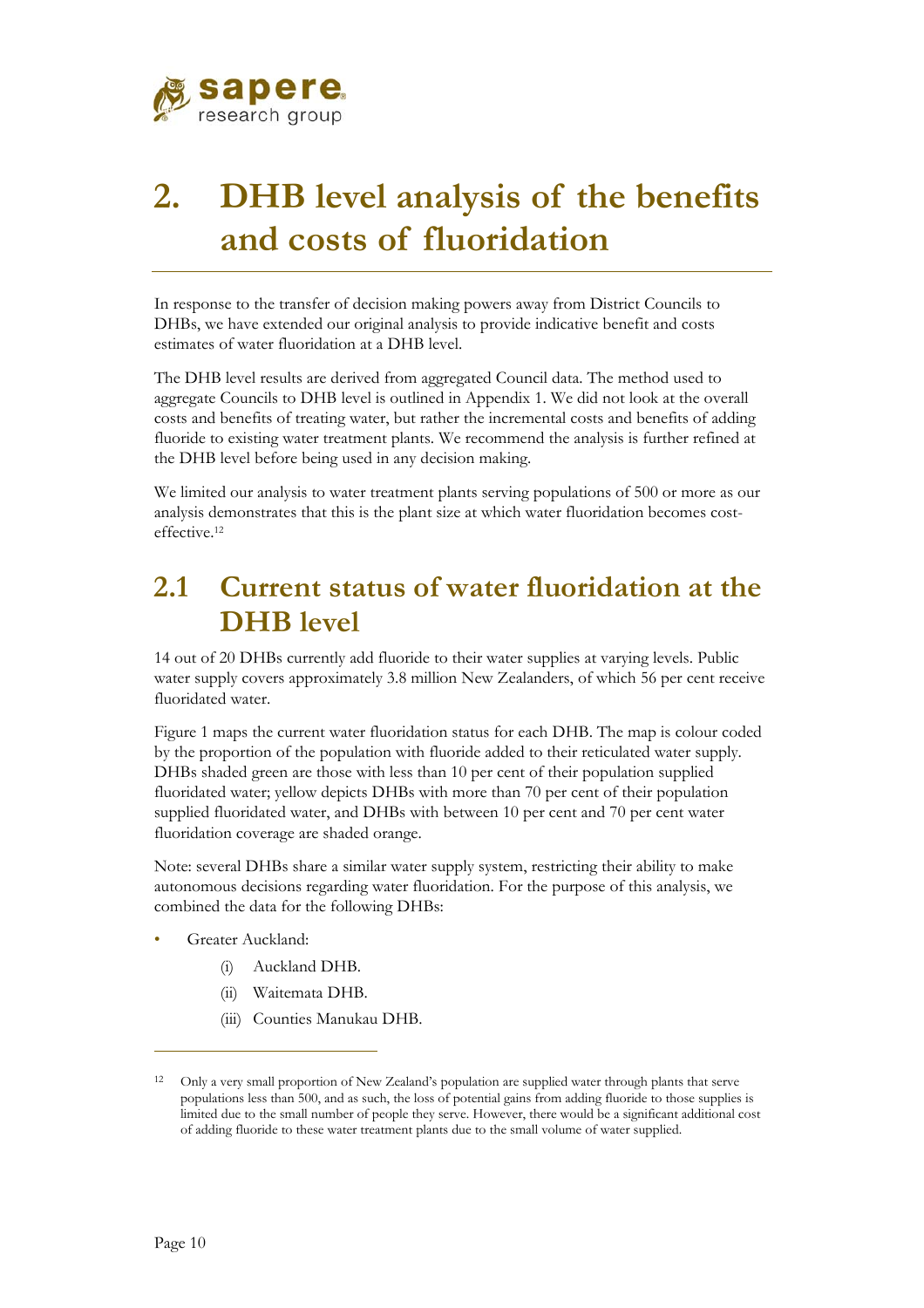

- Greater Wellington
	- (i) Capital and Coast DHB.
	- (ii) Hutt Valley DHB.

This aggregation is reflected in Figure 1 below.

#### **Figure 1 Water fluoridation status at DHB level, as of January 2014**



**Source**: Data supplied by the Institute of Environmental Science and Research; figure created by Sapere

### **2.2 Methods for estimating the impacts at a DHB level**

Below are the key assumptions used when we estimated the DHB estimates from our national level analysis. Further details are in Appendix 1.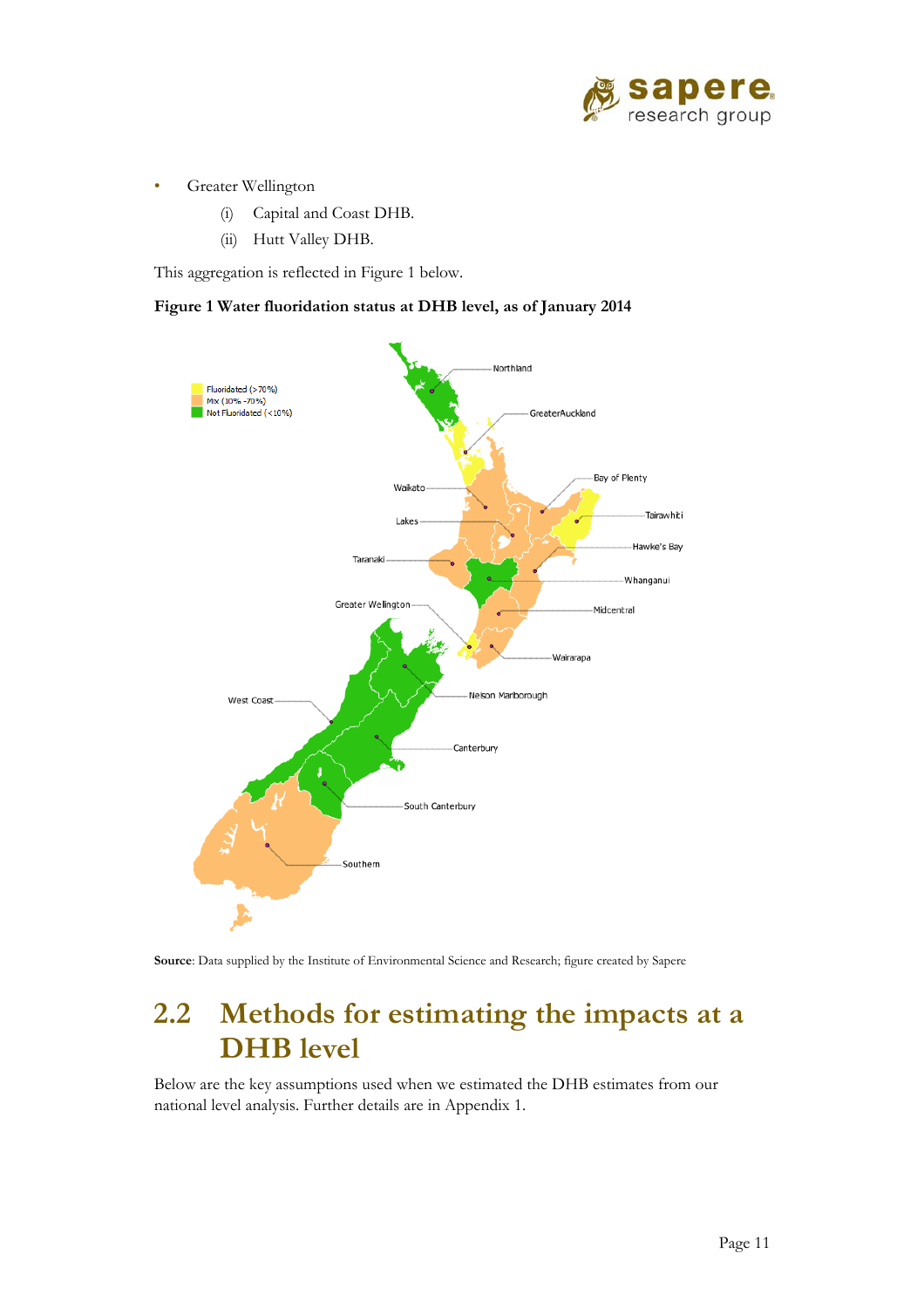

The DHB estimates were adjusted for the following:

- Number of water plants and plant size (including type of fluoride used and amount of water used).
- Population with reticulated water.

DHB estimates were not adjusted (i.e. they use the national average) for:

- Population growth (assumes national growth rate of 1 per cent and same age distribution).
- Amount of dental decay with and without water fluoridation.
- Ethnic mix.
- Cost of dental treatment.
- Cost of fluoride (some councils may negotiate different prices, will depend on size).

Water fluoridation is likely to remain cost-saving for each and every DHB after adjusting for regional variation in these factors because of the extent of the gains.

Predicting the interplay of these factors precisely would be difficult. For instance water fluoridation is likely to be more cost-effective in DHBs with a relatively high proportion of Maori compared with the estimates in this report. Maori tend to have higher levels of dental decay which means both the health benefits and cost-savings are likely to be greater. However, the cost of dental services in these DHB's may be lower which may reduce savings.

## **2.3 Implications of water fluoridation for DHBs**

Table 2 below illustrates DHB-level results presented for the following categories:

- **Cost of fluoridation** this represents the costs of fluoridating all public water supplies serving population of at least 500, within the DHB boundaries. The costs are estimated over 20 years, discounted at a rate of 3.5 per cent.
- **Cost per person per annum** this is the cost of fluoridation per person per annum.
- **Reduction in dental costs** expected total cost savings (averted dental care costs) for people receiving fluoridated water.
- **Net savings** costs of fluoridation minus costs averted (benefits).
- **Net QALYs** the additional QALYs gained from fluoridation (i.e. QALYs with fluoridation minus QALYs without fluoridation.

Results are reported as a range due to the uncertainty of the DHB estimates. For the DHBs where fluoride is currently added, the QALY gains and savings represent what would be forgone if fluoridation was stopped; whereas for DHBs where fluoride is not currently added, the QALY gains and savings represent the benefit of adding fluoride (details regarding current fluoridation coverage is in Table 3 in Appendix 1).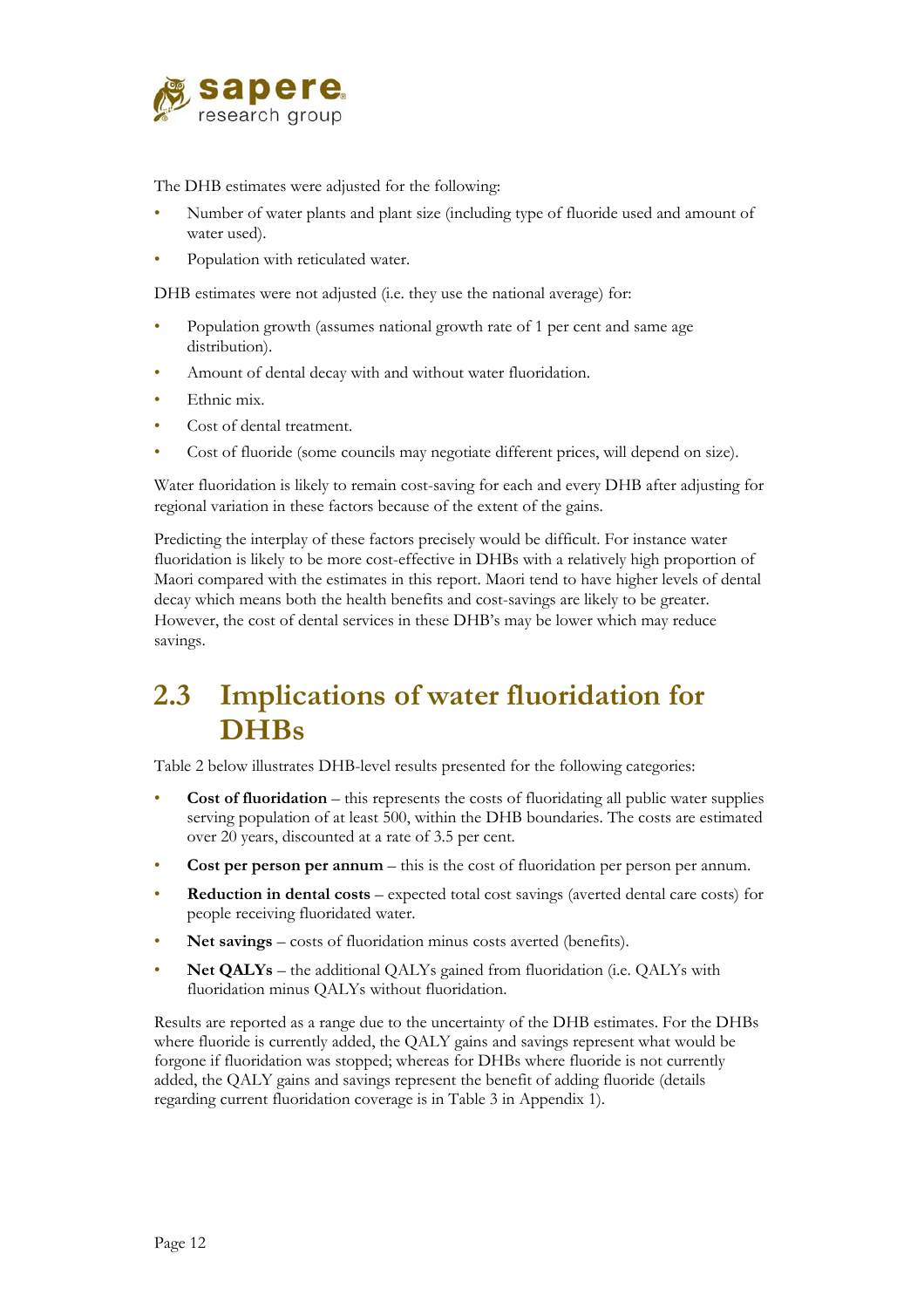

| <b>District Health</b><br>Board <sup>13</sup> | Cost per<br>person p.a. | Cost of<br>Fluoridation<br>(\$ million) | Cost saving<br>dental decay<br>(\$ millions) | Net saving<br>(\$ millions) | <b>Net QALYs</b> |
|-----------------------------------------------|-------------------------|-----------------------------------------|----------------------------------------------|-----------------------------|------------------|
| Greater<br>Auckland <sup>14</sup>             | $$0.4 - $1.2$           | $$9 - $27$                              | $$282 - $845$                                | \$254 -\$836                | $1,571 - 7,336$  |
| Bay of Plenty                                 | $$1.4 - $4.2$           | $$4 - $13$                              | $$36 - $109$                                 | $$23 - $105$                | $203 - 948$      |
| Canterbury                                    | $$1.7 - $5.0$           | $$15 - $46$                             | $$106 - $318$                                | $$60 - $303$                | $592 - 2,764$    |
| Greater<br>Wellington <sup>15</sup>           | $$0.6 - $1.9$           | \$4 - \$12                              | $$80 - $241$                                 | \$68 - \$237                | 448 - 2092       |
| Hawkes Bay                                    | $$2.6 - $7.9$           | $$6 - $17$                              | $$26 - $78$                                  | $$9 - $72$                  | $145 - 676$      |
| Lakes                                         | $$2.0 - $5.9$           | $$4 - $11$                              | $$21 - $62$                                  | $$10 - $59$                 | $116 - 540$      |
| Mid Central                                   | $$1.8 - $5.3$           | $$4 - $12$                              | $$28 - $84$                                  | $$16 - $80$                 | 157 - 731        |
| Nelson<br>Marlborough                         | $$2.8 - $8.4$           | $$5 - $14$                              | $$20 - $61$                                  | $$6 - $57$                  | $114 - 532$      |
| Northland                                     | $$2.2 - $6.5$           | $$4 - $11$                              | $$19 - $58$                                  | $$8 - $54$                  | $107 - 500$      |
| South Canterbury                              | $$3.2 - $9.6$           | $$3 - $9$                               | $$10 - $31$                                  | $$2 - $28$                  | $57 - 268$       |
| Southern                                      | $$2.5 - $7.4$           | \$12-\$35                               | $$55 - $166$                                 | $$20 - $154$                | $308 - 1,436$    |
| Tairawhiti                                    | $$1.2 - $3.7$           | $$1 - $2$                               | $$6 - $19$                                   | $$5 - $18$                  | $35 - 165$       |
| Taranaki                                      | $$1.6 - $4.7$           | $$3 - $8$                               | $$19 - $56$                                  | $$11 - $54$                 | $104 - 487$      |
| Waikato                                       | $$2 - $6.0$             | $$10 - $29$                             | $$57 - $169$                                 | $$27 - $160$                | $315 - 1,470$    |
| Wairarapa                                     | $$3.3 - $9.8$           | $$2 - $6$                               | $$7 - $21$                                   | $$1 - $19$                  | $39 - 183$       |
| West Coast                                    | $$2.9 - $8.6$           | $$1 - $3$                               | $$4 - $13$                                   | $$1 - $12$                  | $25 - 115$       |
| Whanganui                                     | $$2.5 - $7.6$           | $$3 - $8$                               | $$13 - $38$                                  | $$4 - $35$                  | $70 - 326$       |
| <b>ALL NZ</b>                                 | $$2.1 - $3.1$           | \$141 - \$212                           | $$1,264 - $1,895$                            | $$1,052 - $1,754$           | 4,404 - 20,571   |

#### **Table 2 Benefits and costs of fluoridation by DHB: 20 year time horizon, providing water fluoridation to plants supplying populations over 500**

<sup>13</sup> Some DHBs have been merged for the purpose of this analysis. A full explanation of the method used to construct this table of results can be found at Appendix 1.

<sup>14</sup> Greater Auckland includes Auckland, Waitemata and Counties Manukau District Health Boards.

<sup>15</sup> Greater Wellington includes Capital and Coast and Hutt Valley District Health Boards.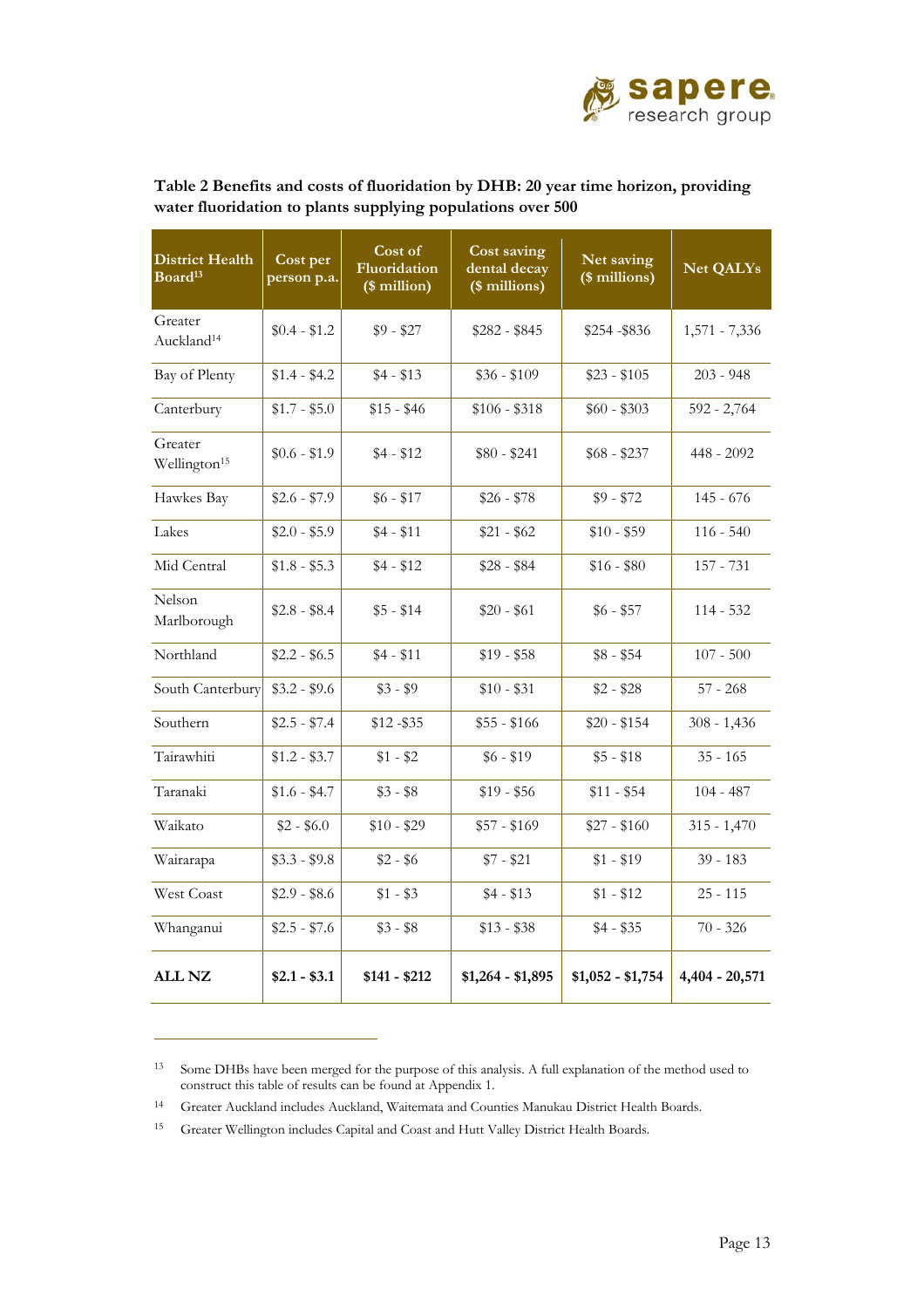

### **2.3.1 Fluoridation is cost-saving at the DHB level**

Fluoridation is cost-saving in all DHBs when adding fluoridation to treatment plants serving populations of more than 500 people. Over 20 years, we estimate the range in net savings (measured at the mid-point) for all DHBs to be between \$6.6m and \$545m. The national average net savings is approximately between \$30.9m-\$134.2m.

Unlike a number of health interventions that require a net increase in spending to achieve improved health outcomes, fluoridation provides net savings while improving health outcomes.

### **2.3.2 Potential benefits will be greater for DHBs with low levels of fluoridation**

The above results consider the benefits and costs from fluoridating all water treatment plants serving populations more than 500. As such, the status quo of water fluoridation is important to consider when interpreting the results above because it influences the extent to which the calculated benefits are already being realised and the potential marginal gains from extending fluoridation coverage.

DHBs currently with low levels of fluoridation may gain most or all of the estimated benefits from fluoridating their reticulated water supplies. Conversely, a large proportion of these benefits are already being obtained by DHBs with high levels of fluoridation, and as such, the scope for increasing the derived benefits from fluoridating is more limited. For these DHBs, it may be more useful to consider the estimated benefits as a potential cost if water fluoridation ceased.

### **2.3.3 Costs of fluoridation per person varies significantly by DHB**

Despite being a cost-saving intervention for all DHBs, the cost of fluoridating per person varies considerably between DHBs. Figure 2 plots the estimated range in costs of fluoridation per person for each DHB.

The cost of fluoridating water supplies is made up of capital, maintenance and fluoride costs. The cost structure differs by plant size, with small plants having higher capital costs relative to supply volume and using a more expensive chemical.

The average cost per person is much lower for area supplied by large water treatment plants. As shown in Figure 2 below, Auckland has the lowest estimated average cost per person which is due a number of very large water treatment plants servicing the area. Wairarapa has the highest estimated average cost per person due to a number of smaller plants servicing the area (although it does have one large treatment plant).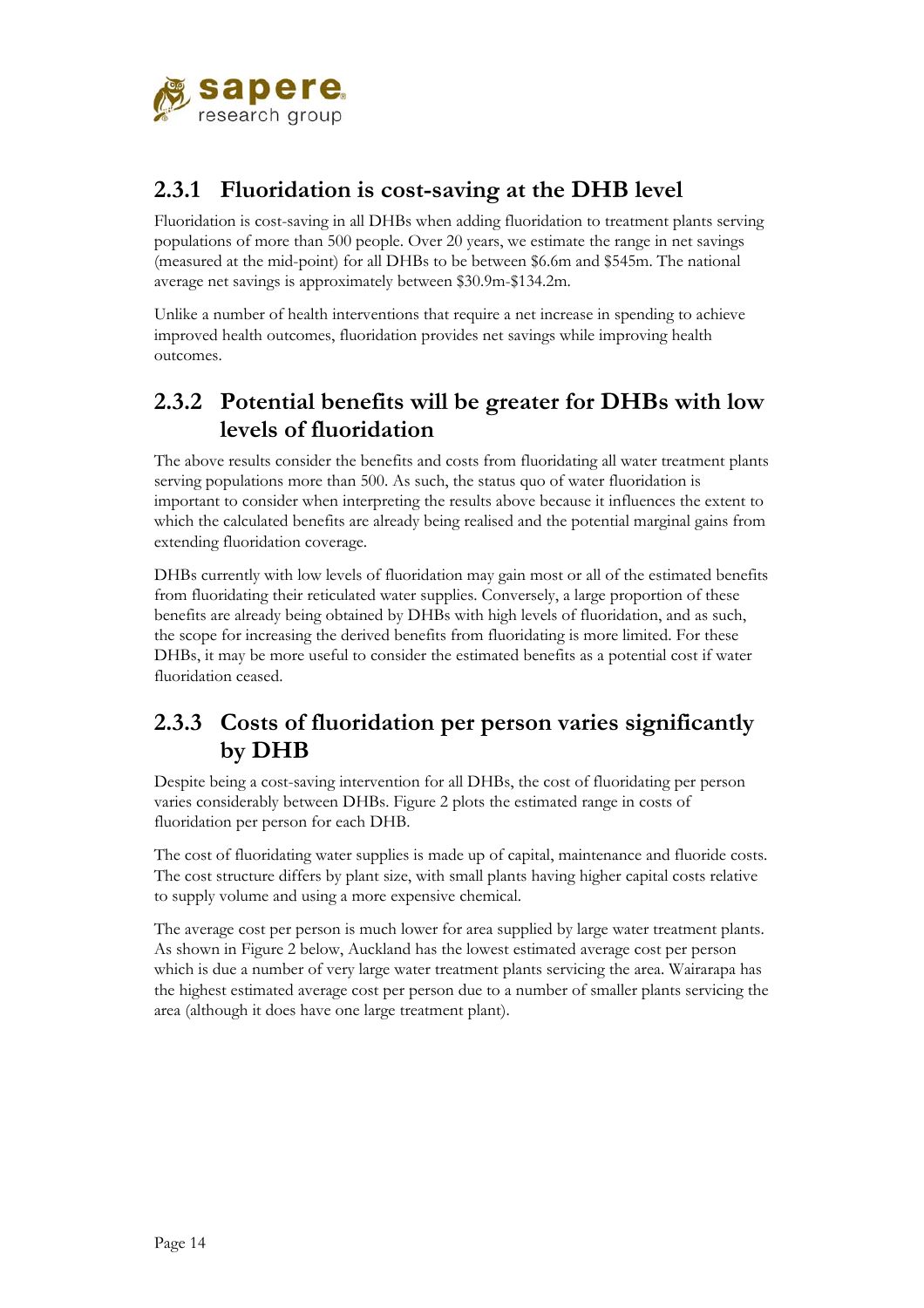



**Figure 2 Average costs of fluoridation per person by DHB – discounted over 20 years** 

#### **2.3.4 Net savings per person are largely similar for DHBs**

The net savings per person are similar for each DHB. Cost savings from dental decay are estimated to be proportional to the size of population served by the water treatment plants. Further, across New Zealand the savings outweigh the costs by a factor of nine resulting in a similar net cost per person across DHB's.

However, the observed similarity in net savings is likely to be overstated in our results. The cost of treating dental decay was based on national averages, which means the DHB level variation in dental prices are not incorporated in our estimates.

## **2.4 Further local analysis required**

The DHB level results are affected by regional variation in both the costs and benefits of water fluoridation, some of which was beyond the scope of this analysis. The factors described below should be considered in any further analysis of local populations and the potential to benefit from the addition of fluoride.

### **2.4.1 Regional variation of costs**

Costs depend on the number of people supplied water, amount of water used per person, number of water plants, and size of water plants. These factors are highly variable by DHB: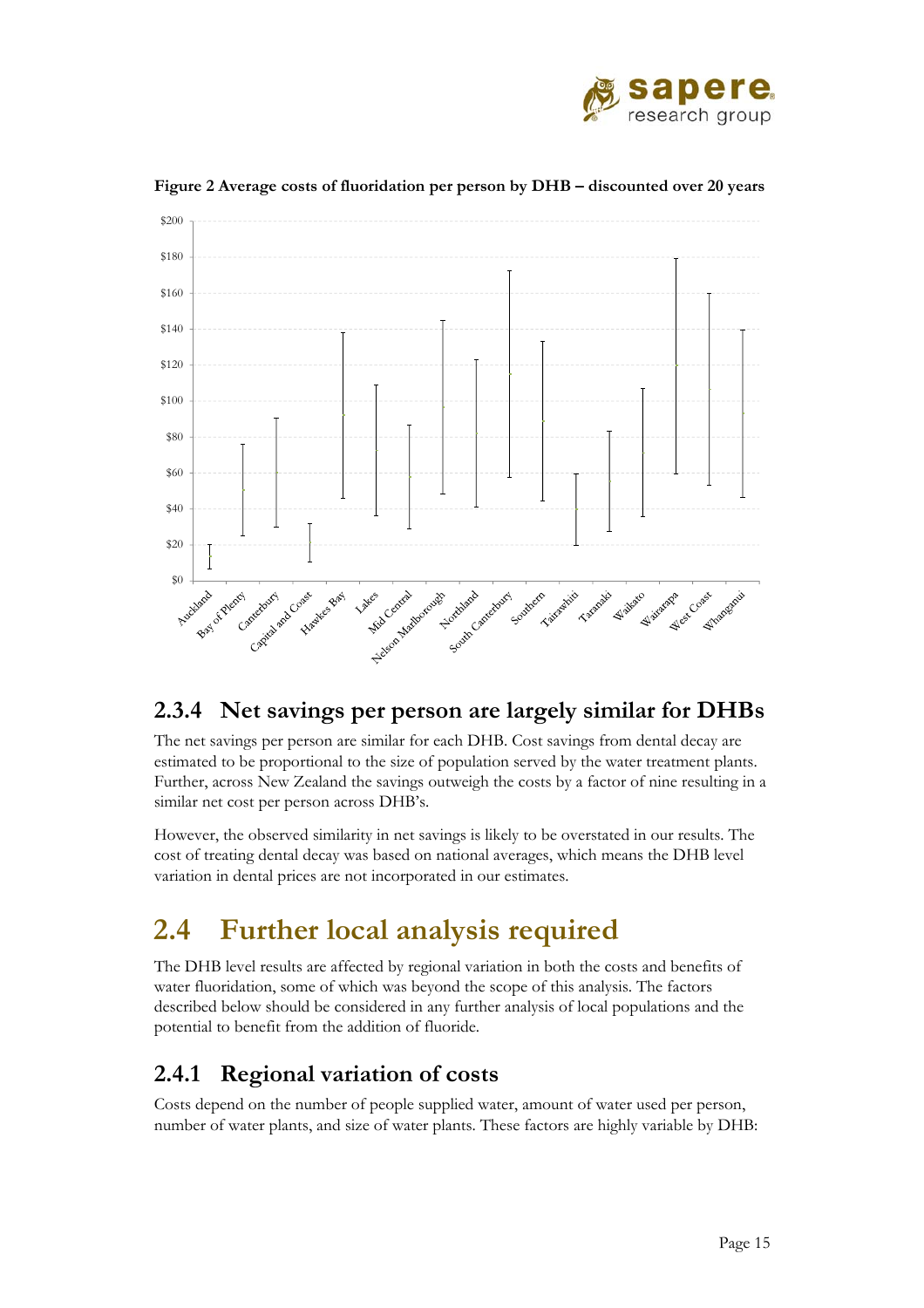

- Population supplied reticulated water ranges from 24,000 (West Coast DHB) to 1.5 million (Greater Auckland DHB).
- Capital Coast and South Canterbury have similar number of water plants (14-15 respectively), yet the populations with public water supply varies significantly (428,000 compared to 55,000 respectively).
- Costs per person range from 40 cents to \$9.84 per year (after accounting for DHB variation and cost uncertainty). The national average ranges between \$2.09 to \$3.14.

### **2.4.2 Regional variation of benefits**

The benefits of water fluoridation will depend on the number of people supplied, amount of dental decay experienced, dental care provided and local costs of dental care. Of note:

- The NZ Oral Health Survey found that dental decay is associated with particular demographic features – e.g. Maori and those living in high deprivation areas had worse dental decay. DHB demographics will affect the amount of benefit from water fluoridation.
- Private dental care costs vary significantly across the country. Areas with higher dental costs will incur greater cost offsets meaning the cost-savings from fluoridation will be greater.
- The amount of naturally occurring water fluoride influences the benefits from added fluoride. Areas with lower amounts of naturally occurring water will receive relatively greater benefits.

### **2.4.3 Shared decision-making across DHBs**

In addition to the regional variation in costs and benefits of water fluoridation, the level of autonomous decision-making will differ across DHBs. That is, individual DHBs will need to navigate varying levels of complexity in the relationship between water treatment plants, councils and other DHBs. This relationship between council water supplies and DHB jurisdictional boundaries is described further in Appendix 1.

By way of example, below we discuss at a high level the underlying decision-making relationships for the two aggregated DHBs presented in this analysis: Greater Auckland and Greater Wellington.

These are the two most complicated cases identified resulting from the transfer of decision making powers; however, each DHB will need to consider their own relationship with councils and water treatment supplies. While benefits from fluoridation can be realised at the DHB-level, costs from fluoridation will still be derived at the council-level.

#### **Greater Auckland**

The results reported for the Greater Auckland DHB are aggregated from three individual DHBs:

- Auckland DHB.
- Waitemata DHB.
- Counties Manukau DHB.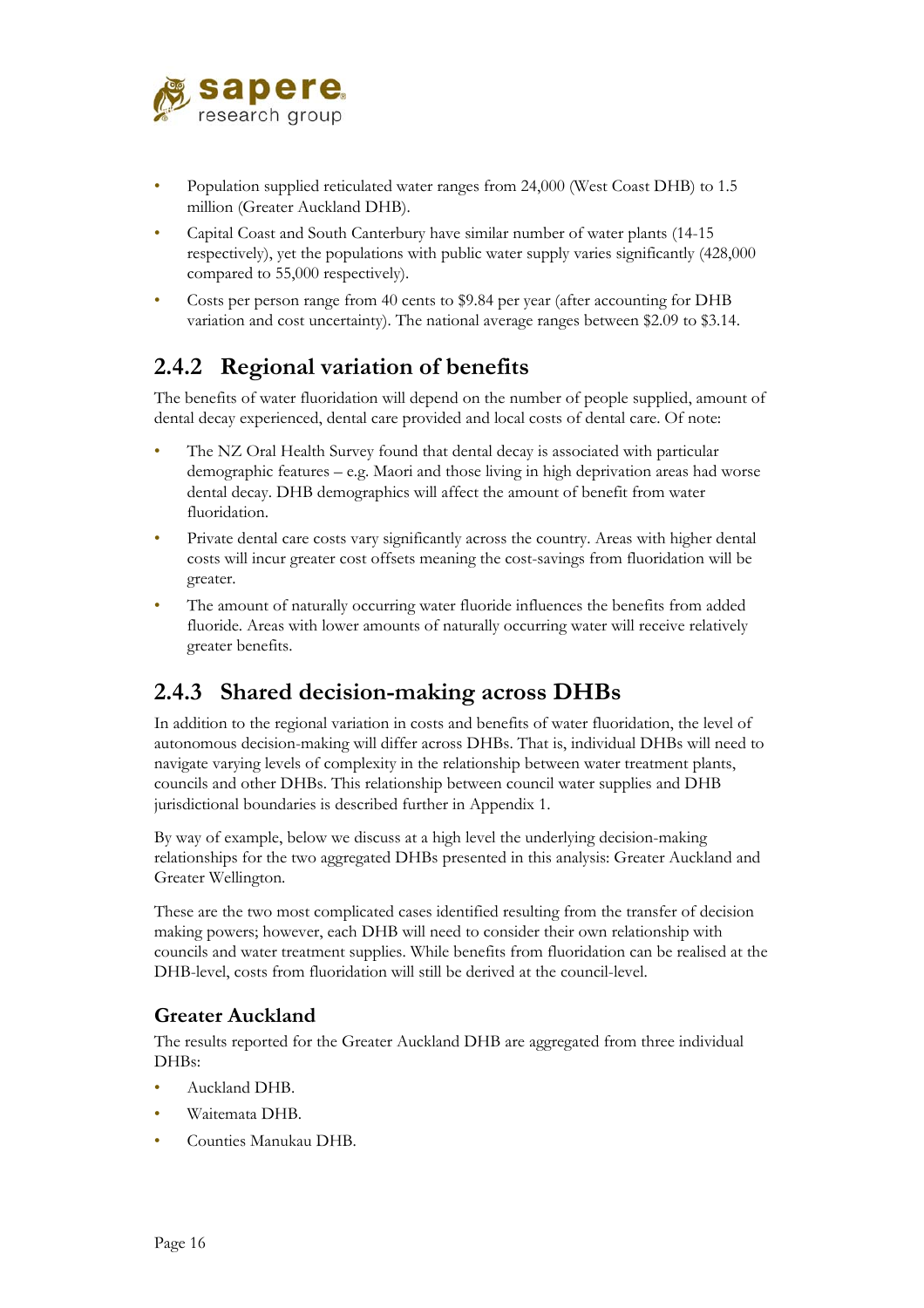

All three individual DHBs are serviced through the Auckland Council water supply system. Six large water plants supply the bulk of water across Auckland, limiting each DHB's ability to make autonomous decisions. There is also a number of smaller water plants included in the Auckland Council supply system only servicing communities within a single DHB. To some extent, water fluoridation decisions can therefore be made by each DHB; however, the cost effectiveness of micro decisions at the plant level may vary considerably from the aggregate results.

The benefits from fluoridating water supplies are shared across three DHBs and the cost is concentrated at a single council. This is in contrast to most of the country, where a single DHB will capture the health benefits from fluoridation and a number of councils will be responsible for the costs.

#### **Greater Wellington**

The results reported for Greater Wellington are aggregated from two individual DHBs:

- Capital and Coast DHB.
- Hutt Valley DHB.

Five District Councils operate within the same jurisdictional boundaries:

- Kapiti Coast District.
- Lower Hutt City.
- Porirua City.
- Upper Hutt City.
- Wellington City.

Four District Councils – Lower Hutt, Porirua, Upper Hutt, and Wellington – are supplied water from a shared water plant. Kapiti District is supplied separately through a number of smaller water plants, but still mostly shares jurisdictional boundaries with the Capital Coast DHB. Accordingly, water fluoridation decision-making will likely be collaborative and involve at least four Councils and two DHBs. "All or nothing" decisions at the DHB level will require collaboration with all five Councils.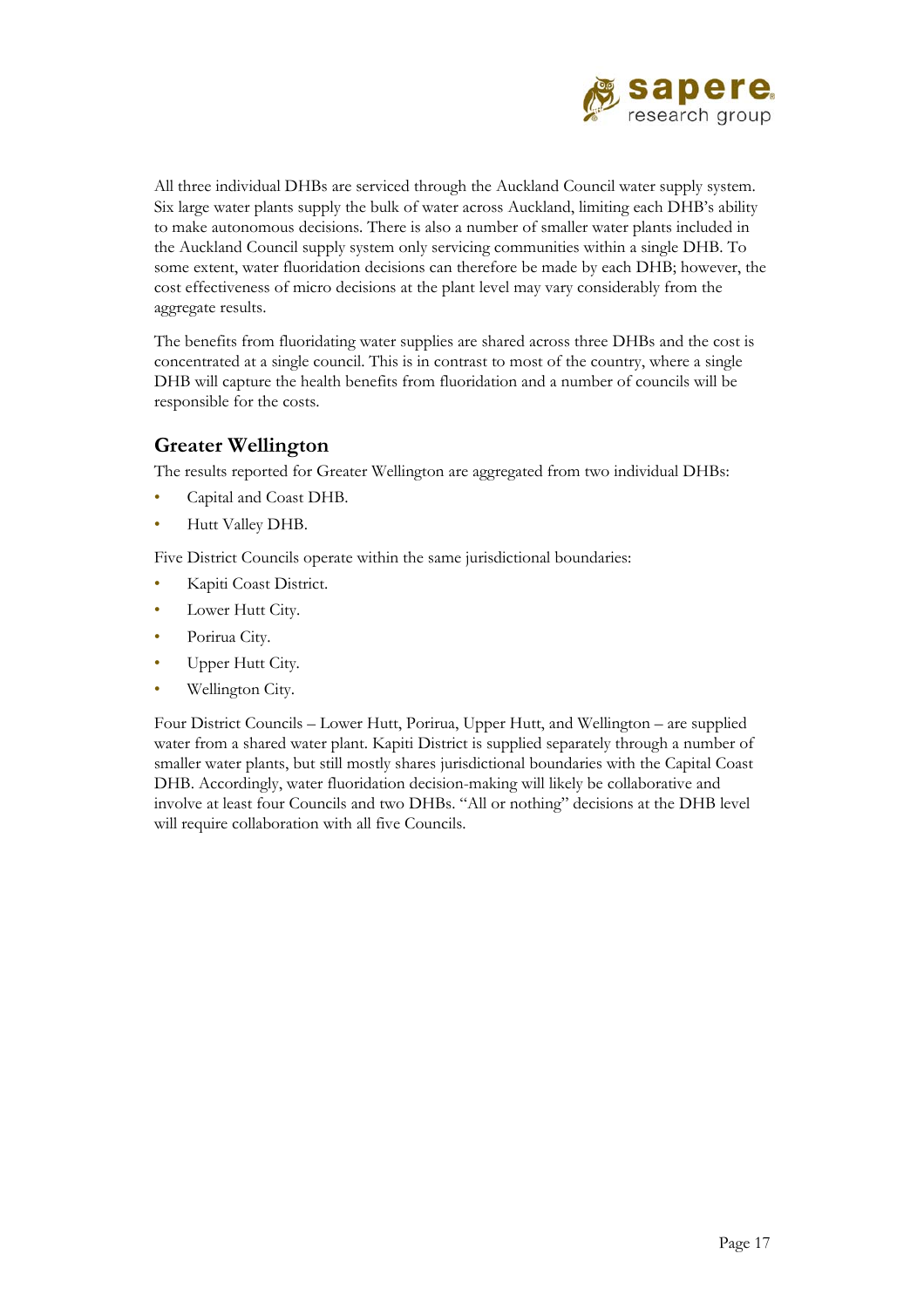

# **Appendix 1 Method**

### **Generating DHB level data**

DHB level data was generated after considering:

- The compatibility of council and DHB jurisdictional boundaries, and
- Shared water supply systems between DHBs.

Council and DHB jurisdictional boundaries were mapped to identify any overlaps preventing a simple aggregation of the relevant Council data to the DHB level. Where we identified instances of overlapping Council jurisdictional boundaries across multiple DHBs, a judgement call was made as to which DHB the council should be assigned; these decisions are discussed in detail below.

We also considered how shared water supply systems may affect each DHB's ability to make autonomous decision regarding fluoridation of water. For simplicity, we combined DHB level data where individual fluoridation of water supplies isn't currently feasible – such that "all or nothing" decisions will need to be made collectively.

#### **Establishing the compatibility of jurisdictional boundaries**

Figure 3 below sets out each DHB's jurisdictional boundaries. Figure 4 then superimposed each Council's boundaries to establish the relationship between District Council and DHB jurisdictions. The red lines represent DHB boundaries and the white lines are the Council boundaries.

The combined Figures suggest Council boundaries fit almost seamlessly within the larger DHB boundaries. Further inspection into the data identified some minor overlaps between Council and DHB jurisdictional boundaries. Given Councils will keep responsibility for managing water supply systems, we apportioned the communities located within these overlapping boundaries to the DHB servicing the largest proportion the Council's communities.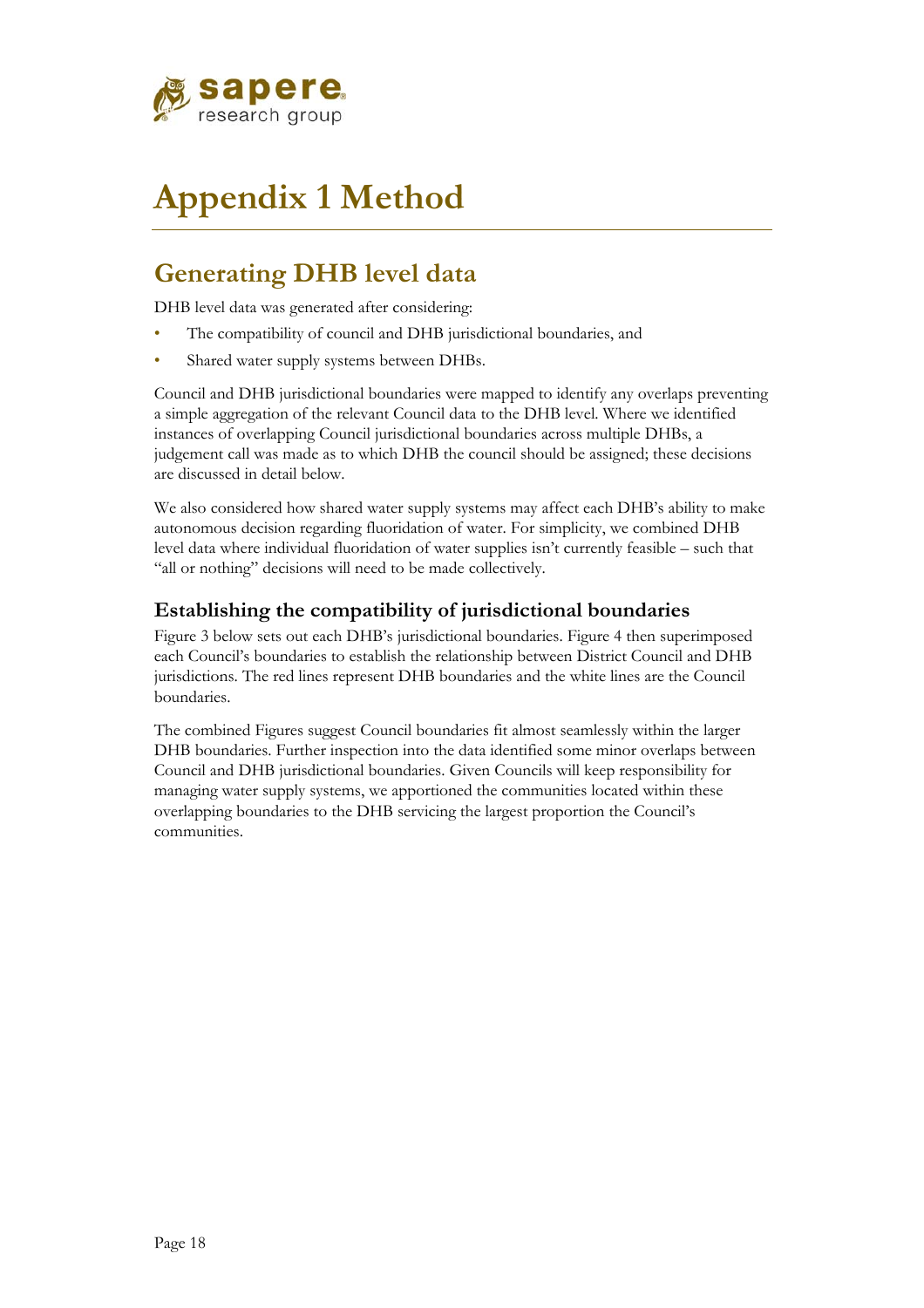



#### **Figure 3 Map of District Health Board boundaries**



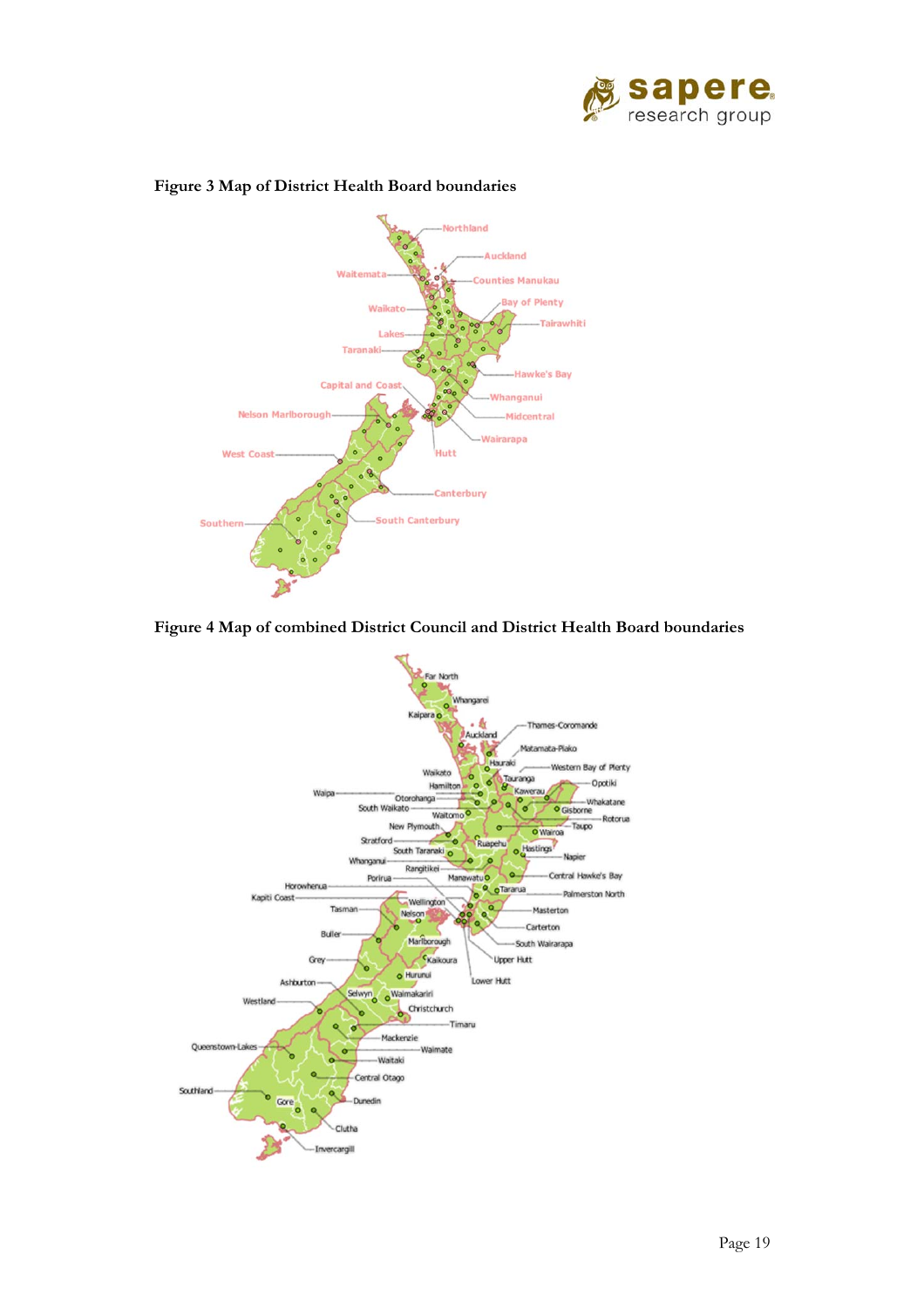

#### **Shared water supply between DHBs**

A number of Councils share a similar water supply system, limiting their ability to make autonomous decisions regarding water fluoridisation. This limitation persists at the DHB level. Consequently, to calculate the cost effectiveness of water fluoridation at the DHB level we combined the data for DHBs sharing a water supply system.

For the purpose of this analysis, the following DHBs were merged into a single entity:

- Greater Auckland:
	- (i) Auckland DHB.
	- (ii) Waitemata DHB.
	- (iii) Counties Manukau DHB.
- Greater Wellington:
	- (i) Capital and Coast DHB.
	- (ii) Hutt Valley DHB.

In total, we calculated the cost effectiveness of water fluoridation for 17 DHB groupings. Table 3 summaries the final aggregation of Councils to DHB level. In addition, we include the following information in Table 3 below:

- Water Data Quality (Estimated % data reported):
	- Where we estimate over 70 per cent of data regarding for the amount of water processed by the councils water plant is recorded we categorise it is high quality data. This increases our confidence in the cost of fluoridation.
- # of plants (minor, medium, large):
	- The size of the plants are categorised as:
		- (i) Minor: serving populations 501-5,000.
		- (ii) Medium: serving populations 5001-10,000.
		- (iii) Large: serving more than 10,000.
- Currently fluoridated:
	- The percentage currently fluoridated is based on the proportion of water volume supplied to the DHB that has fluoride added. Earlier in the document, the proportion of fluoridation is based on the number of people accessing fluoridated water.
- Population (reticulated water supply):
	- The population is the estimated average population over 20 years. Assuming 1 per cent p.a. growth.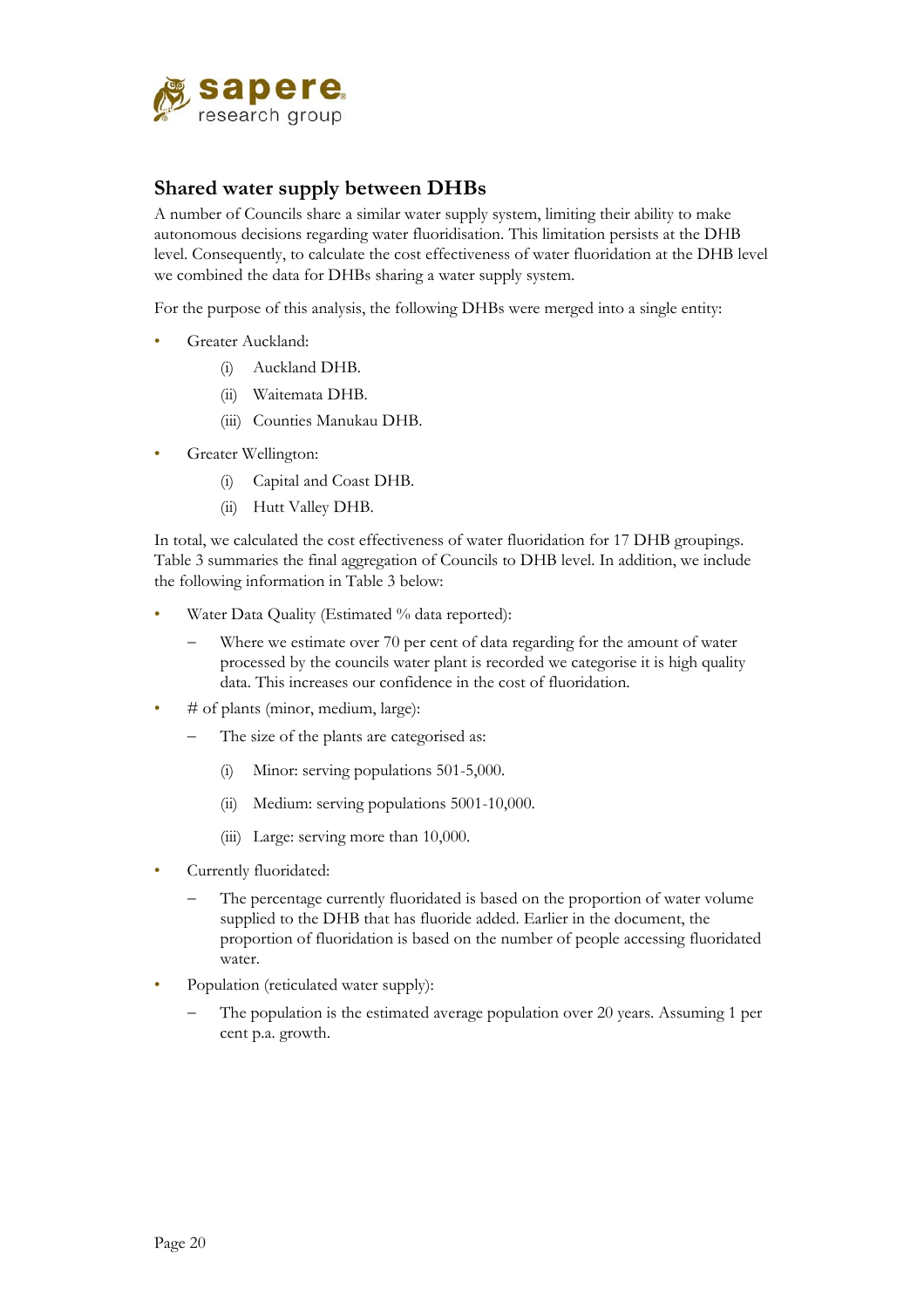

| <b>DHB</b>          | <b>District Council</b>        | <b>Water Data</b><br>Quality<br>(Estimated%<br>data reported) | # of plants<br>(minor,<br>medium,<br>$large)^n$ | Population<br>with<br>fluoridated<br>$supply - at$<br><b>Jan 2014</b> | Population<br>(reticulated<br>water supply) |
|---------------------|--------------------------------|---------------------------------------------------------------|-------------------------------------------------|-----------------------------------------------------------------------|---------------------------------------------|
|                     | Tauranga City                  |                                                               |                                                 |                                                                       |                                             |
|                     | Western Bay of Plenty District |                                                               |                                                 |                                                                       |                                             |
|                     | Bay of Plenty Kawerau District | High $(94\%)$                                                 | 22<br>(10, 9, 3)                                | 10%                                                                   | 194,000                                     |
|                     | Opotiki District               |                                                               |                                                 |                                                                       |                                             |
|                     | Whakatane District             |                                                               |                                                 |                                                                       |                                             |
|                     | Ashburton District             |                                                               |                                                 |                                                                       |                                             |
|                     | Christchurch City              |                                                               |                                                 |                                                                       |                                             |
|                     | Hurunui District               |                                                               | 81                                              |                                                                       |                                             |
| Canterbury          | Kaikoura District              | High (73%)                                                    | (60, 7, 14)                                     | $1\%$                                                                 | 565,000                                     |
|                     | Selwyn District                |                                                               |                                                 |                                                                       |                                             |
|                     | Waimakariri District           |                                                               |                                                 |                                                                       |                                             |
| Greater             | Auckland                       |                                                               | 27                                              | 95%                                                                   | 1,499,000                                   |
| Auckland            |                                | Low $(60\%)$                                                  | (18, 3, 6)                                      |                                                                       |                                             |
|                     | Kapiti Coast District*         |                                                               | 14<br>(4, 4, 6)                                 | 89%                                                                   | 428,000                                     |
| Greater             | Lower Hutt City                |                                                               |                                                 |                                                                       |                                             |
| Wellington          | Porirua City                   | High $(90\%)$                                                 |                                                 |                                                                       |                                             |
|                     | <b>Upper Hutt City</b>         |                                                               |                                                 |                                                                       |                                             |
|                     | Wellington City                |                                                               |                                                 |                                                                       |                                             |
|                     | Central Hawke's Bay District   |                                                               | 24<br>(9, 0, 15)                                | $32\%$                                                                | 138,000                                     |
| Hawkes Bay          | Hastings District              |                                                               |                                                 |                                                                       |                                             |
|                     | Napier City                    | Low $(67%)$                                                   |                                                 |                                                                       |                                             |
|                     | Wairoa District                |                                                               |                                                 |                                                                       |                                             |
| Lakes               | Rotorua District               | High $(83%)$                                                  | 18<br>(14, 0, 4)                                | 21%                                                                   | 110,000                                     |
|                     | Taupo District                 |                                                               |                                                 |                                                                       |                                             |
|                     | Horowhenua District            |                                                               | 19                                              | 66%                                                                   | 149,000                                     |
| Mid Central         | Manawatu District              | High (95%)                                                    |                                                 |                                                                       |                                             |
|                     | Palmerston North City          |                                                               | (9, 2, 8)                                       |                                                                       |                                             |
|                     | Taraua District                |                                                               |                                                 |                                                                       |                                             |
| Nelson              | Marlborough District           |                                                               | $22\,$<br>(13, 0, 9)                            | $2\%$                                                                 | 109,000                                     |
| Marlborough         | Nelson City                    | Low $(41\%)$                                                  |                                                 |                                                                       |                                             |
|                     | Tasman District                |                                                               |                                                 |                                                                       |                                             |
|                     | Far North District             |                                                               | $20\,$                                          | $0\%$                                                                 | 102,000                                     |
| Northland           | Kaipara District               | High (97%)                                                    | (14, 3, 3)                                      |                                                                       |                                             |
|                     | Whangarei District             |                                                               |                                                 |                                                                       |                                             |
| South<br>Canterbury | Mackenzie District             |                                                               | 15<br>(14, 0, 1)                                | $0\%$                                                                 | 55,000                                      |
|                     | Timaru District                | High (95%)                                                    |                                                 |                                                                       |                                             |
|                     | Waimate District               |                                                               |                                                 |                                                                       |                                             |
|                     | Central Otago District         |                                                               | 62                                              |                                                                       |                                             |
| Southern            | Clutha District                | High (86%)                                                    | (43, 6, 13)                                     | $50\%$                                                                | 294,000                                     |
|                     | Dunedin City                   |                                                               |                                                 |                                                                       |                                             |

#### **Table 3 Aggregating Councils to DHB for analysis**